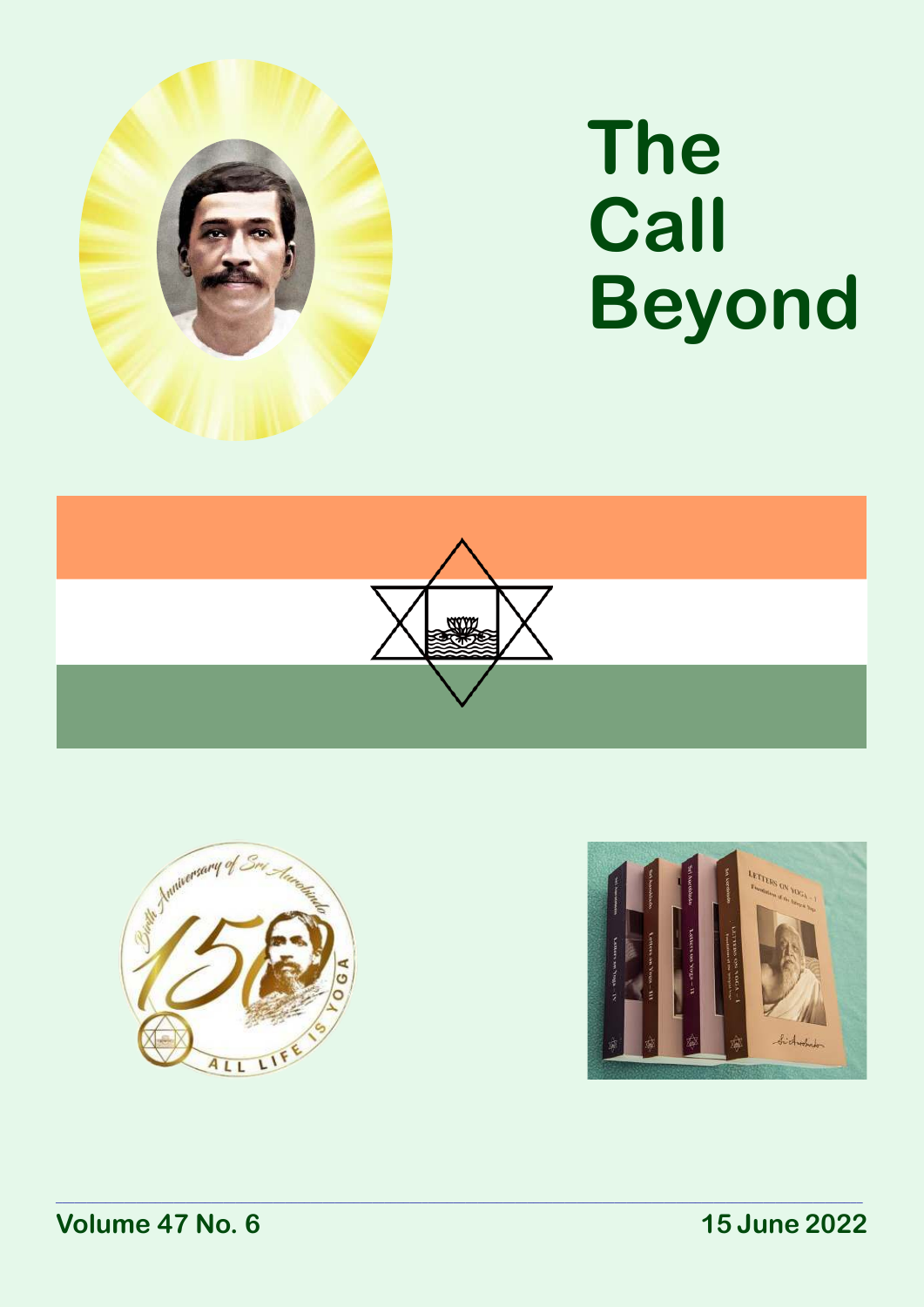

# **Highlights Letters on Yoga … … Page 5 Selections from 'Letters on Yoga' … … Page 8 Why Sex Stands Apart Among Sensory Pleasures … … Page 23**



An Online Publication of SRI AUROBINDO ASHRAM - DELHI BRANCH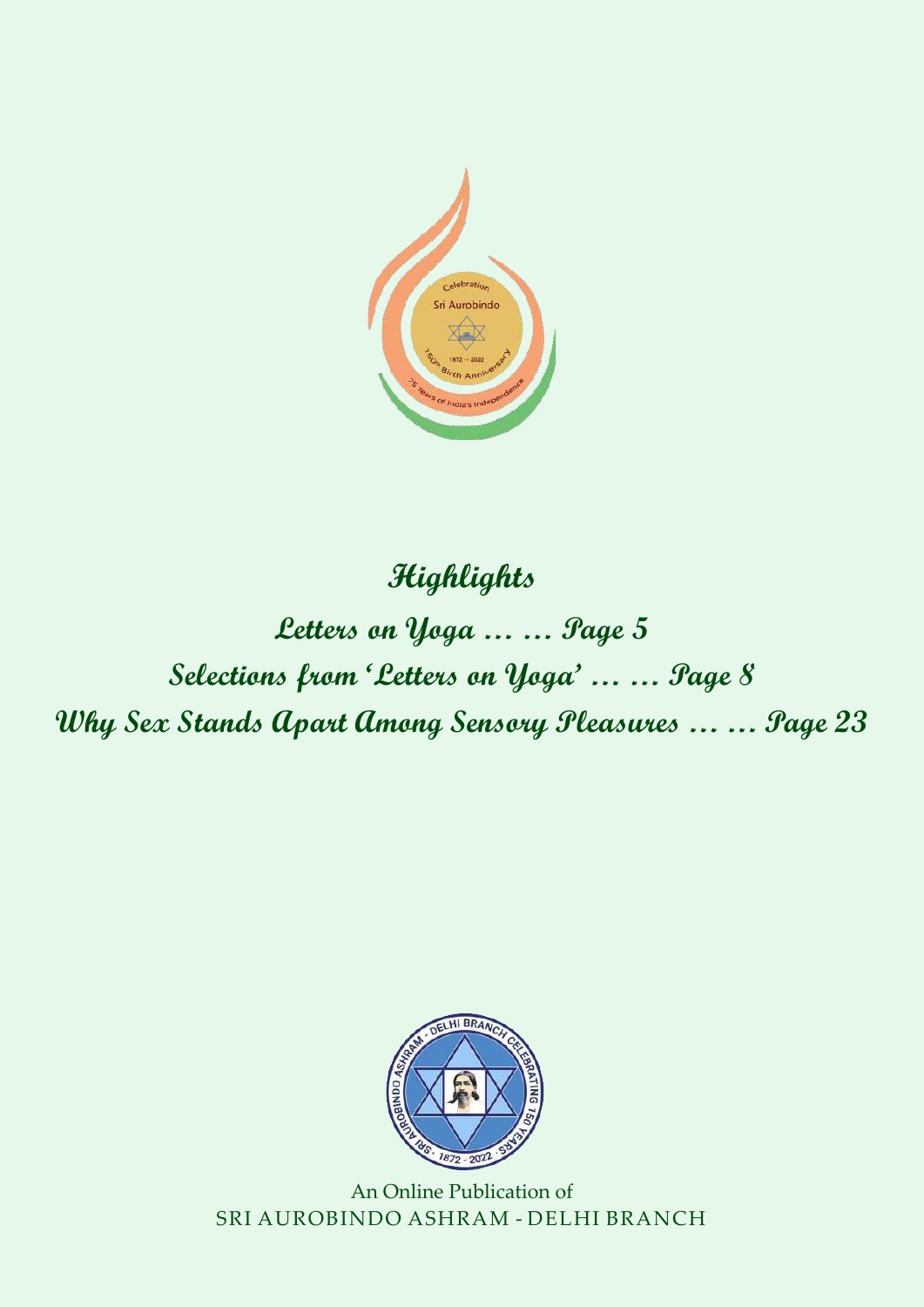# Contents

|           | Editorial                                                |
|-----------|----------------------------------------------------------|
|           | Celebrating 150 Years of Sri Aurobindo                   |
|           | <b>Book of the Month</b>                                 |
|           | Letters on Yoga                                          |
|           | Words of the Master                                      |
|           | Selections from Letters on Yoga.                         |
|           | Words of the Mother                                      |
|           | <b>abandon all Mental Conceptions.</b><br>15             |
|           | Twenty-Five Years ago                                    |
|           | The Yoga of Learning Sanskrit.<br>16                     |
|           | Kidspeak                                                 |
|           | Kids are Ready for the World Government<br>$\ldots$ . 20 |
|           | <b><i><u>Poetry</u></i></b>                              |
|           | The Soldier Within.                                      |
|           | May I Help You                                           |
| $\bullet$ | Why Sex Stands Apart Among Sensory Pleasures 23          |
|           | <i><u><b>Appreciations</b></u></i>                       |
| $\bullet$ | Feedback and Encouraging Words 28                        |
|           | Notice Board                                             |
|           |                                                          |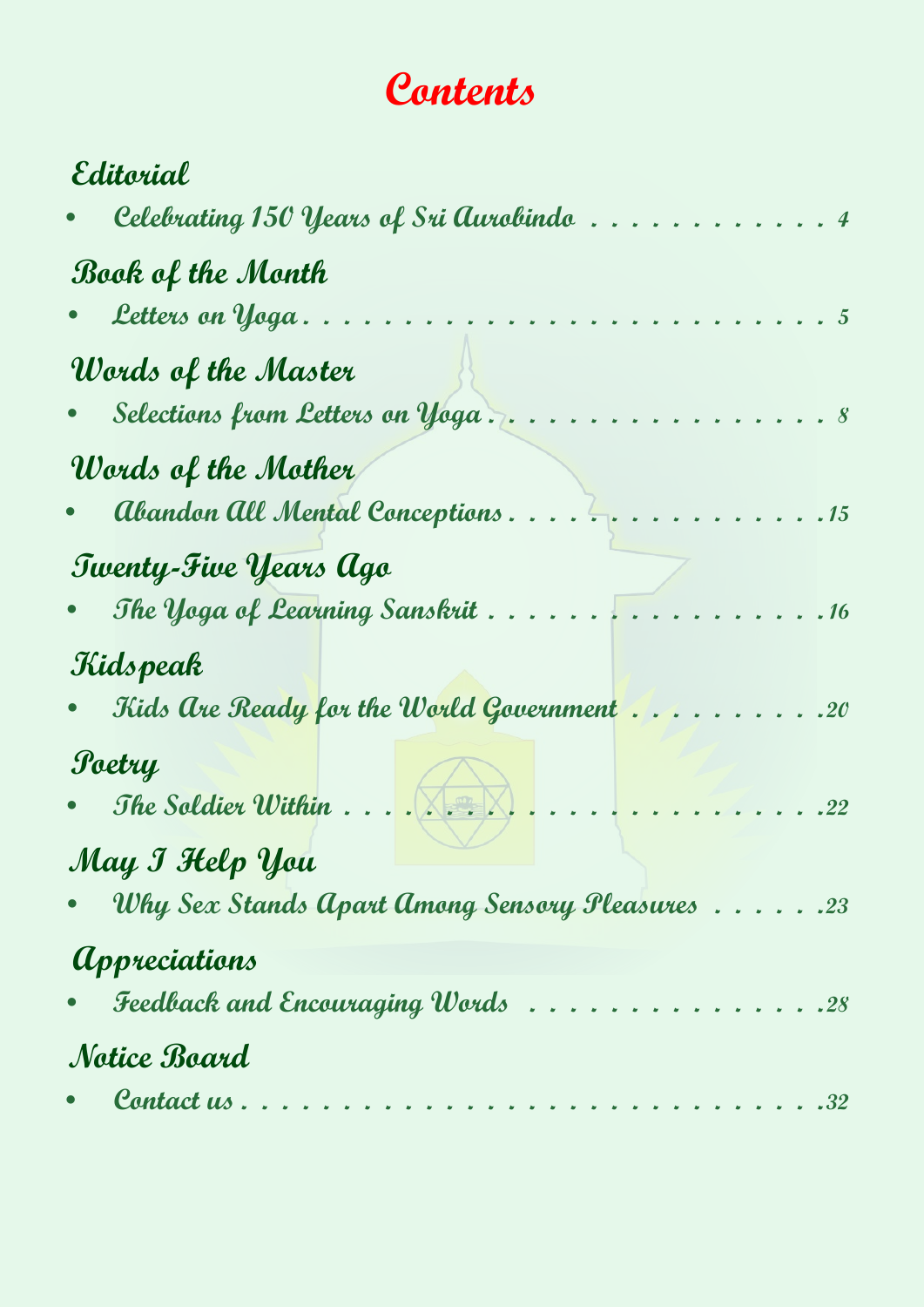

### **Celebrating 150 Years of Sri Aurobindo (1872-2022)**



Who was Sri Aurobindo? A freedom fighter, who shook the British Empire within five years? A poet, who could give poetic expression to whispers from the heavens? A writer, who would have honoured the Nobel Prize for Literature, if it had been conferred on him? A linguist, who raised the level of the English language to that of Sanskrit, and deciphered the symbolism of

the Veda? A yogi, who gave the world Integral Yoga, a powerful synthesis that incorporated the major traditional systems of yoga, and went beyond all of them? A rishi (a seer) and a muni (a thinker) rolled in one? Or, a spiritual master, radical, rational and revolutionary, far ahead of his times, who is today the Guru to millions in the world?

Sri Aurobindo was all this, and more. Due to our limitations, *The Call Beyond*, however, will concentrate on Sri Aurobindo, the writer. In the category of spiritual literature rooted in the Indian tradition, the original of which was written in the English language, Sri Aurobindo's works belong to a class apart, both in quantity and quality. In his works, Sri Aurobindo has given nothing short of a prescription for sculpting humanity into a new shape that would be beyond recognition. Even through the works that have their origin in the *Arya*, which were written over a period of just six years (1914-1920), he has created enough homework for the world to stay busy with for several centuries.

The Complete Works of Sri Aurobindo (CWSA) run into 36 volumes. The humble offering of *The Call Beyond*, however, would be limited to bringing you every month just the glimpses of one of the works of Sri Aurobindo.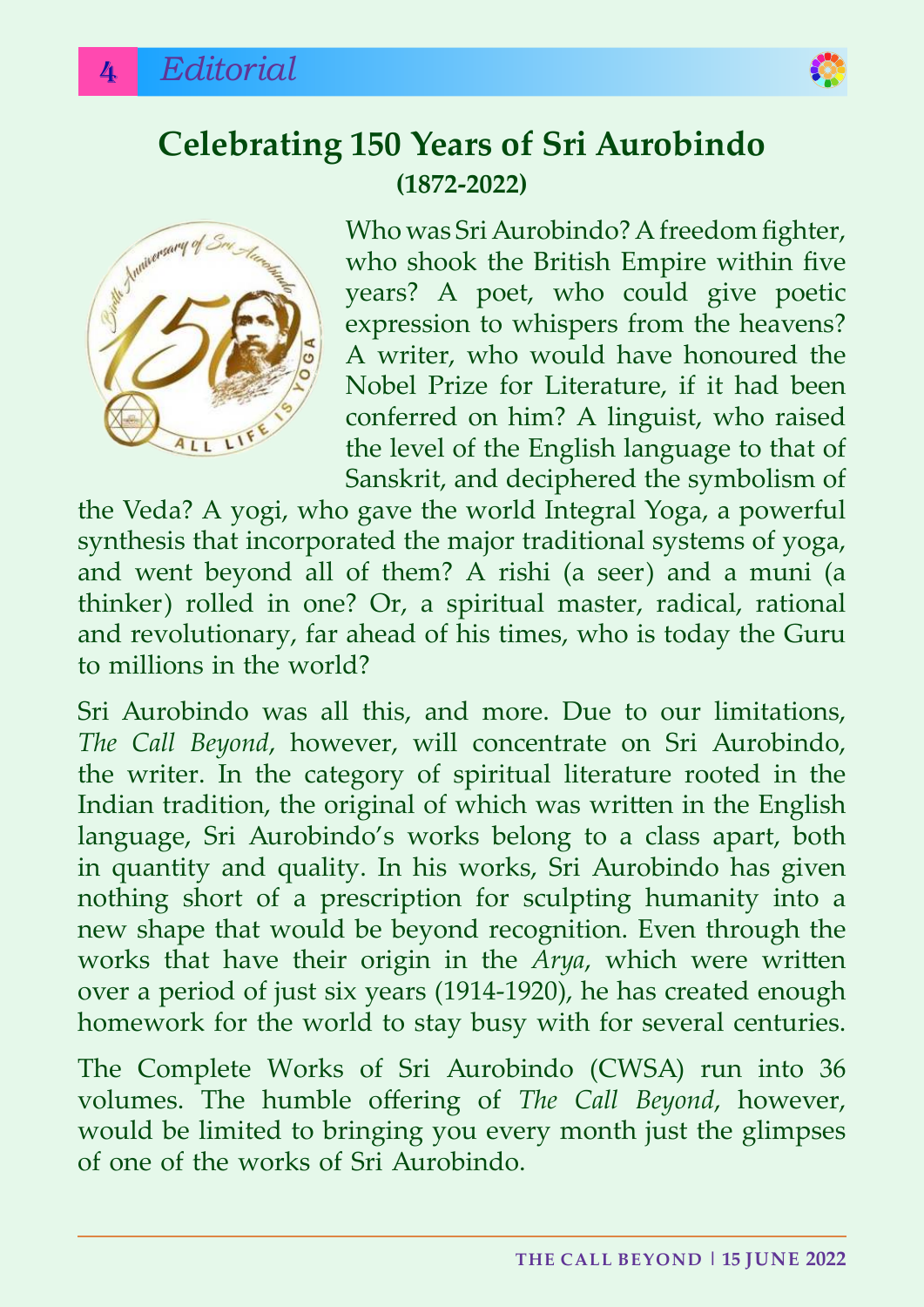



# **Letters on Yoga**

Sri Aurobindo's works include two precious resources on integral yoga: *The Synthesis of Yoga* and *Letters on Yoga*. *The Synthesis of Yoga* was originally written as a series of monthly articles in the *Arya* from August 1914 through January 1921. On the other hand, Letters on Yoga, now compiled into four volumes of the *Complete Works of Sri Aurobindo* (Volumes 28- 31) were written between 1927 and 1950, most of them in the 1930s. Thus there is a gap of about ten years, and in some cases even

more, between the articles published in the *Arya* and the letters. Hence, the basic philosophy and vision remaining the same, there are differences in the approach to sadhana in integral yoga between *The Synthesis of Yoga* and *Letters on Yoga*. **This raises three questions.** First, what was Sri Aurobindo's view on maintaining consistency over long periods of time. Secondly, why there are differences between the two resources, and finally, what those differences are.

On the first question of consistency, it is interesting that a collection of articles that Sri Aurobindo wrote in the *Karmayogin* during the period 1909-1910 were published as a booklet in 1937. A disciple wrote a review of the booklet and sent it to Sri Aurobindo. In the review, the disciple had stated that Sri Aurobindo had "thoroughly revised" the articles (which was not true, but the disciple perhaps considered it a harmless lie), and that Sri Aurobindo's views in 1937 were exactly the same as in 1910. The disciple thought that the 'revision' and 'consistency' would enhance the appeal of the book. Perhaps he also expected from Sri Aurobindo a pat on the back! But instead, he got a gentle rebuke. Sri Aurobindo responded to the disciple's review of the booklet as follows:

"Yes, I have seen it [the disciple's review], but I don't think it can be published in its present form as it prolongs the political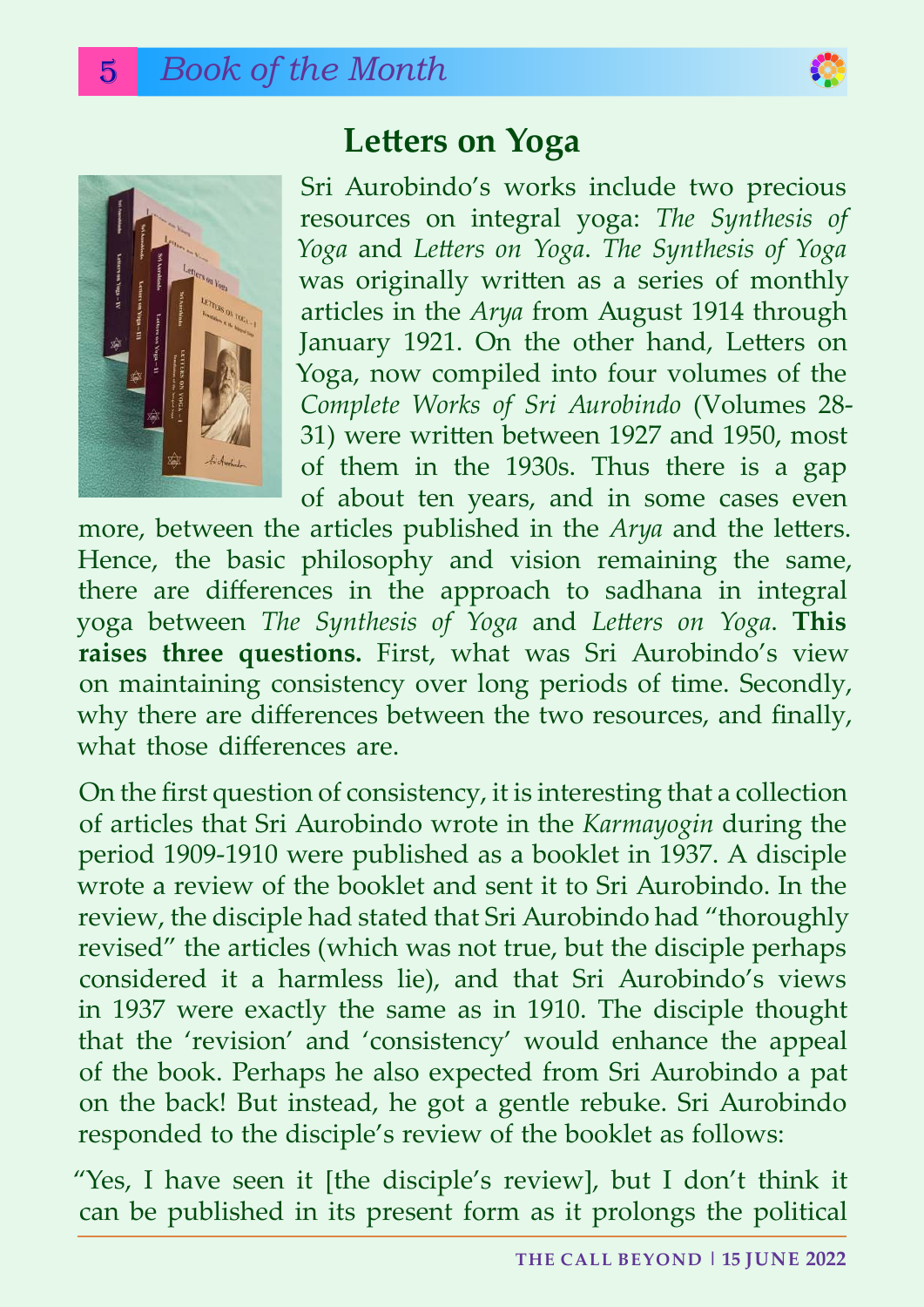

Aurobindo of that time into the Sri Aurobindo of the present time. You even assert that I have "thoroughly" revised the book and these articles are an index of my latest views on the burning problems of the day and there has been **no change in my views in 27 years (which would surely be proof [of] a rather unprogressive mind)**. How do you get all that? My spiritual consciousness and knowledge at that time was as nothing to what it is now—how would the change leave my view of politics and life unmodified altogether? **There has been no such thorough revision**; I have left the book as it was, because it would be useless to modify what was written so long ago—the same as with Yoga and its objects [*The Yoga and Its Objects*]. Anyway the review would almost amount to a proclamation of my present political views while on the contrary I have been careful to pronounce nothing no views whatever on political questions for the last I don't know how many years."

#### *(Publisher's Note, Karmayogin, CWSA Volume 8, pp. v-vi)*

Turning to the second question, why there are differences in the approach between *The Synthesis of Yoga* and *Letters on Yoga*, this could be due to a variety of reasons. *First*, the long gap between the two. *Secondly*, the difference in the context. *Arya* was an exposition for a readership whose spiritual as well as intellectual development were expected to be of a high order. On the other hand, letters were written in response to letters received from a large number of disciples, each different in his or her own way. Sri Aurobindo's reply was perhaps guided by not only what the question was, but also who had asked the question. *Thirdly*, the topics were also guided by the questions received. In the *Arya* articles, Sri Aurobindo did not expend much effort on writing about the tantric concepts of chakras, the significance of spiritual experiences, the role of techniques such as meditation or *japa,*  science, health issues, relationships, obstacles on the path of *sadhana*, etc. But if a disciples asked questions on these topics, Sri Aurobindo had to reply. Therefore, the range of subjects in *Letters on Yoga* is much wider than in *The Synthesis of Yoga*.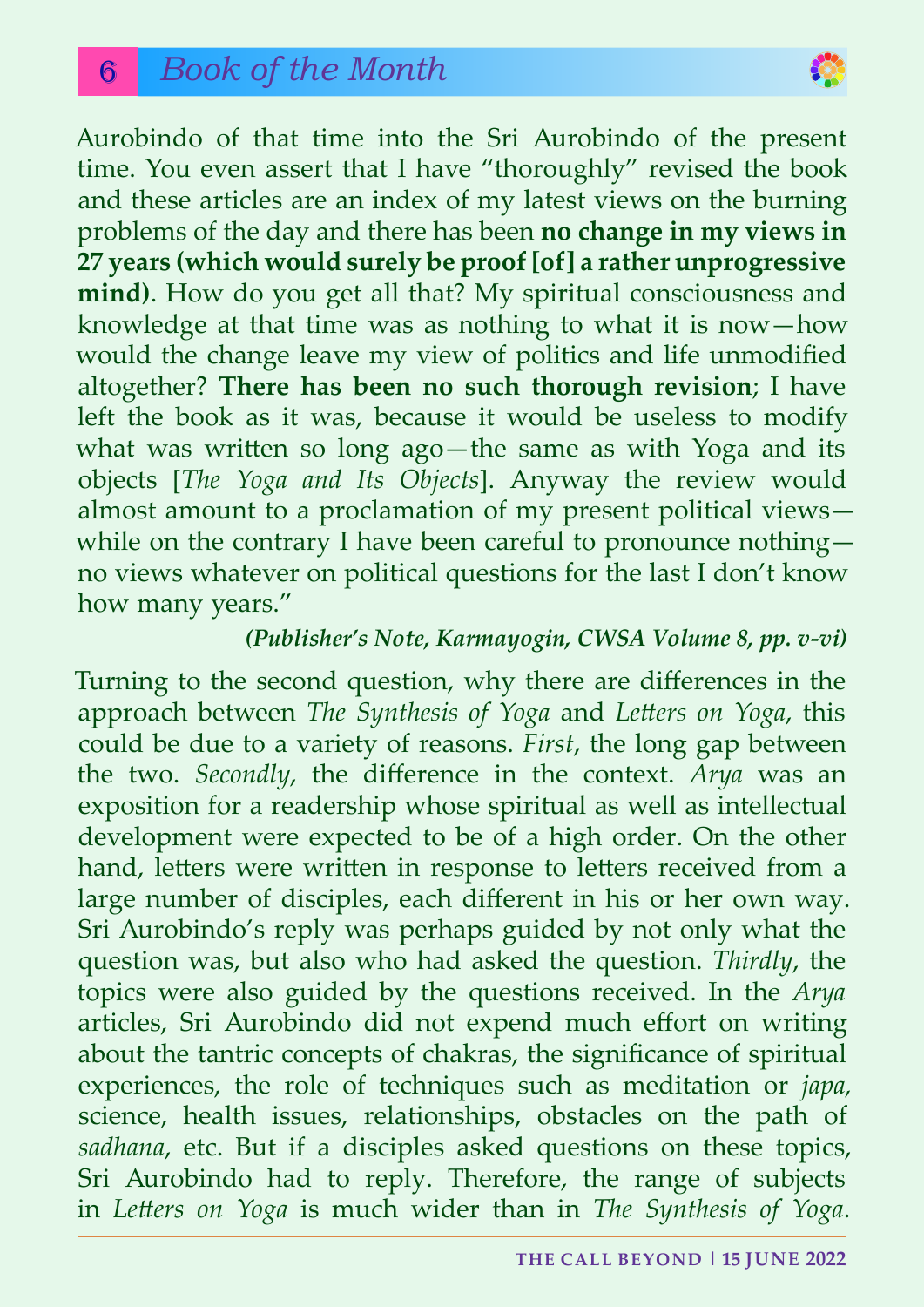### 7 *Book of the Month*



*Fourthly*, for most of the period that Sri Aurobindo was writing the *Arya* articles, the Mother was either in France or in Japan, not in Pondicherry. It was only on 24 November 1926 that the Mother took full charge of the Pondicherry Ashram. *Finally*, Sri Aurobindo's views also perhaps changed regarding what to tell, how much to tell, and how to tell the average disciple. Correspondingly, we find that the language in the letters is simpler, and personal effort required on the part of the disciple less intimidating.

Now, the third and last question: what were the differences between the guidance provided in T*he Synthesis of Yoga* and *Letters on Yoga*. At the cost of oversimplification, one might say that in the letters there is a shift from knowledge towards work and devotion as the principal tools of *sadhana*. Of course, Sri Aurobindo has never demarcated the three streams of the yoga of the *Gita* into rigid compartments, and has always warned against getting lost in metaphysical speculation, but in the letters, there is a shift towards the simple and safe approach of working as an instrument of the Mother, and sincere devotion and total surrender to the Mother, whose Grace will take care of the seeker's progress on the spiritual path. Further, in the letters, the psychic being, the importance of its being brought forward, and in case of any doubts, placing total reliance on what the Mother says, are some of the things that do not find much mention in *The Synthesis of Yoga*.

It is quite obvious that, if one has to choose, the guidance available in *Letters on Yoga* is more relevant to the practice of integral yoga than that in *The Synthesis of Yoga*. The type of questions and difficulties that the seekers had then are exactly the same as those that the seekers have even today. Although no two seekers' temperament and circumstances can be the same, and each individual has to carve out his or her own path in integral yoga, there are in *Letters on Yoga* plenty of guidelines and clarifications for all seekers, the relevance of which has not changed one bit with time.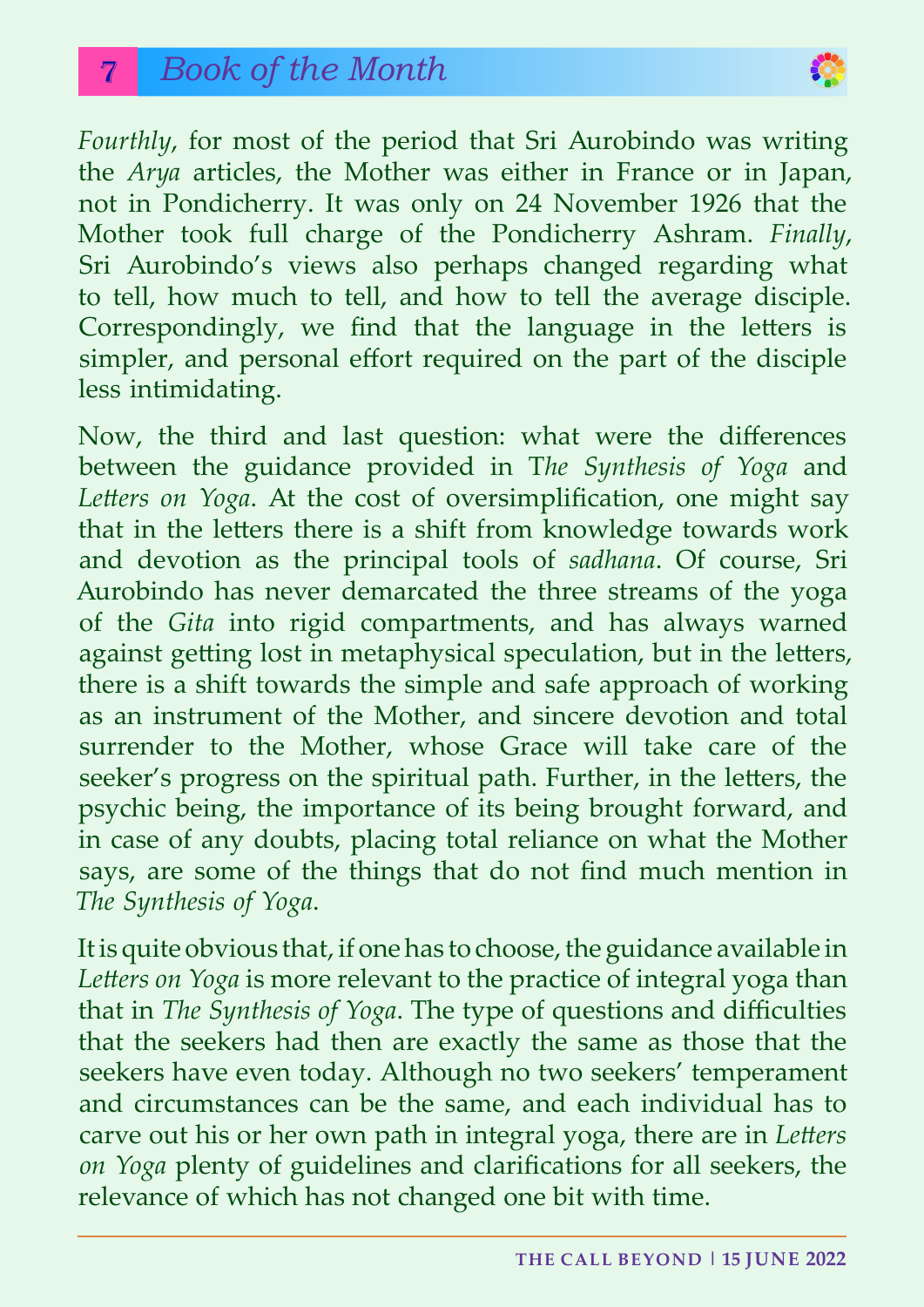

# **Selections from Letters on Yoga\***

#### **Three aspects of life**

The spiritual life (*adhyātmajīvana*), the religious life (*dharma jīvana*) and the ordinary human life of which morality is a part are three quite different things and one must know which one desires and not confuse the three together. The ordinary life is that of the average human consciousness separated from its own true self and from the Divine and led by the common habits of the mind, life and body which are the laws of the Ignorance. The religious life is a movement of the same ignorant human consciousness, turning or trying to turn away from the earth towards the Divine but as yet without knowledge and led by the dogmatic tenets and rules of some sect or creed which claims to have found the way out of the bonds of the earth-consciousness into some beatific Beyond. The religious life may be the first approach to the spiritual, but very often it is only a turning about in a round of rites, ceremonies and practices or set ideas and forms without any issue. The spiritual life, on the contrary, proceeds directly by a change of consciousness, a change from the ordinary consciousness, ignorant and separated from its true self and from God, to a greater consciousness in which one finds one's true being and comes first into direct and living contact and then into union with the Divine. For the spiritual seeker this change of consciousness is the one thing he seeks and nothing else matters.

*-Sri Aurobindo (CWSA Vol 28, Letters on Yoga – I, p 419)*

#### **Method of Integral yoga**

The sadhana of this Yoga does not proceed through any set mental teaching or prescribed forms of meditation, mantras or others, but by aspiration, by a self-concentration inwards or upwards, by self-opening to an Influence, to the Divine Power above us and its workings, to the Divine Presence in the heart, and by the rejection of all that is foreign to these things. It is only by faith, aspiration and surrender that this self-opening can come.

*-Sri Aurobindo (CWSA Vol 29, Letters on Yoga – II, p 20)*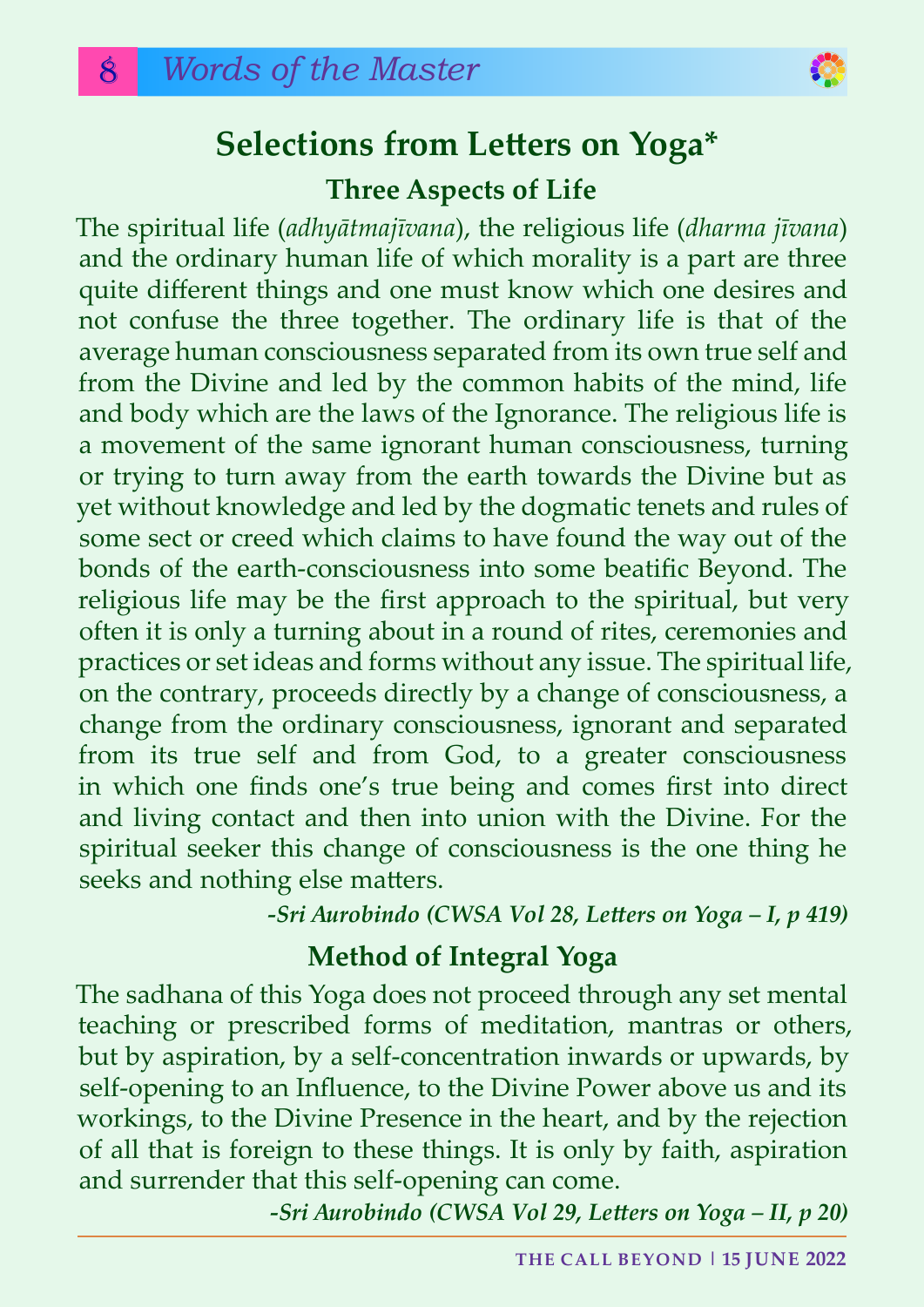

#### **The State of Grace**

I should like to say something about the Divine Grace—for you seem to think it should be something like a Divine Reason acting upon lines not very different from those of human intelligence. But it is not that. Also it is not a universal Divine Compassion either, acting impartially on all who approach it and acceding to all prayers. It does not select the righteous and reject the sinner. The Divine Grace came to aid the persecutor (Saul of Tarsus), it came to St. Augustine the profligate, to Jagai and Madhai of infamous fame, to Bilwamangal and many others whose conversion might well scandalise the puritanism of the human moral intelligence; but it can come to the righteous also—curing them of their selfrighteousness and leading to a purer consciousness beyond these things. It is a power that is superior to any rule, even to the Cosmic Law—for all spiritual seers have distinguished between the Law and Grace. Yet it is not indiscriminate—only it has a discrimination of its own which sees things and persons and the right times and seasons with another vision than that of the Mind or any other normal Power. A state of Grace is prepared in the individual often behind thick veils by means not calculable by the mind and when the state of Grace comes then the Grace itself acts. There are these three powers: (1) the Cosmic Law, of Karma or what else; (2) the Divine Compassion acting on as many as it can reach through the nets of the Law and giving them their chance; and (3) the Divine Grace which[p.168] acts more incalculably but also more irresistibly than the others. The only question is whether there is something behind all the anomalies of life which can respond to the call and open itself with whatever difficulty till it is ready for the illumination of the Divine Grace—and that something must be not a mental and vital movement but an inner somewhat which can well be seen by the inner eye. If it is there and when it becomes active in front, then the Compassion can act, though the full action of the Grace may still wait attending the decisive decision or change; for this may be postponed to a future hour, because some portion or element of the being may still come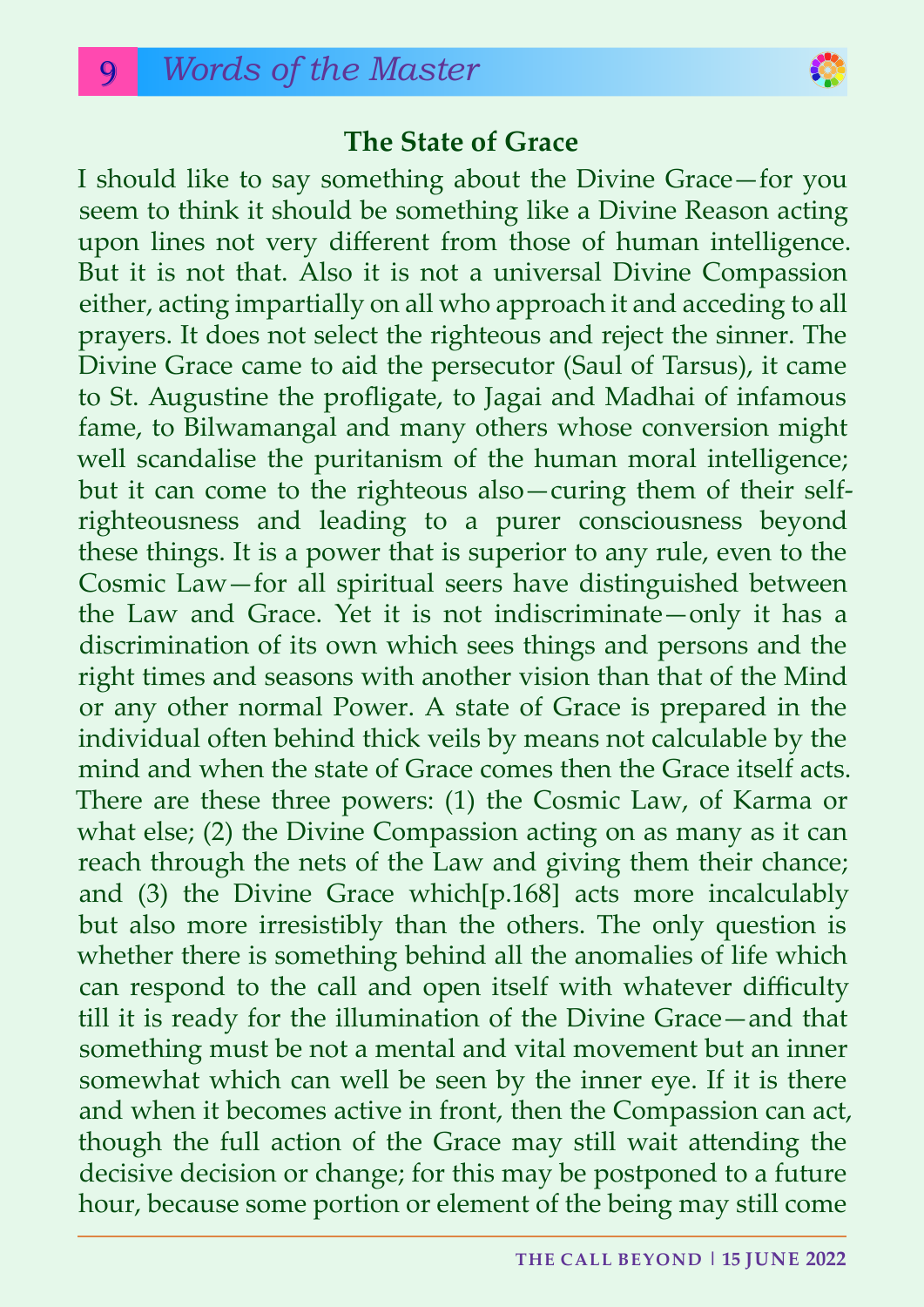

between, something that is not yet ready to receive.

*-Sri Aurobindo (CWSA Vol 29, Letters on Yoga -II, p 169)*

#### **assent of The Sadhak is Crucial**

The Divine Grace and Power can do everything, but with the full assent of the sadhak. To learn to give that full assent is the whole meaning of the sadhana. It may take time either because of ideas in the mind, desires in the vital or inertia in the physical consciousness, but these things have to be and can be removed with the aid or by calling in the action of the Divine Force.

*-Sri Aurobindo (CWSA Vol 29, Letters on Yoga - II, p 171)*

#### **Quiet, Calm, Peace and Shanti**

The words "peace, calm, quiet, silence" have each their own shade of meaning, but it is not easy to define them.

Peace—śānti.

Calm—sthiratā.

Quiet—acañcalatā.

Silence—niścala-nīravatā.

Quiet is a condition in which there is no restlessness or disturbance.

Calm is a still, unmoved condition which no disturbance can affect—it is a less negative condition than quiet.

Peace is a still more positive condition; it carries with it a sense of settled and harmonious rest and deliverance.

Silence is a state in which either there is no movement of the mind or vital or else a great stillness which no surface movement can pierce or alter.

*-Sri Aurobindo (CWSA Vol 29, Letters on Yoga - II, p 137)*

#### **Conditions for Spiritual Progress**

The inner spiritual progress does not depend on outer conditions so much as on the way we react to them from within—that has always been the ultimate verdict of spiritual experience. It is why we insist on taking the right attitude and persisting in it, on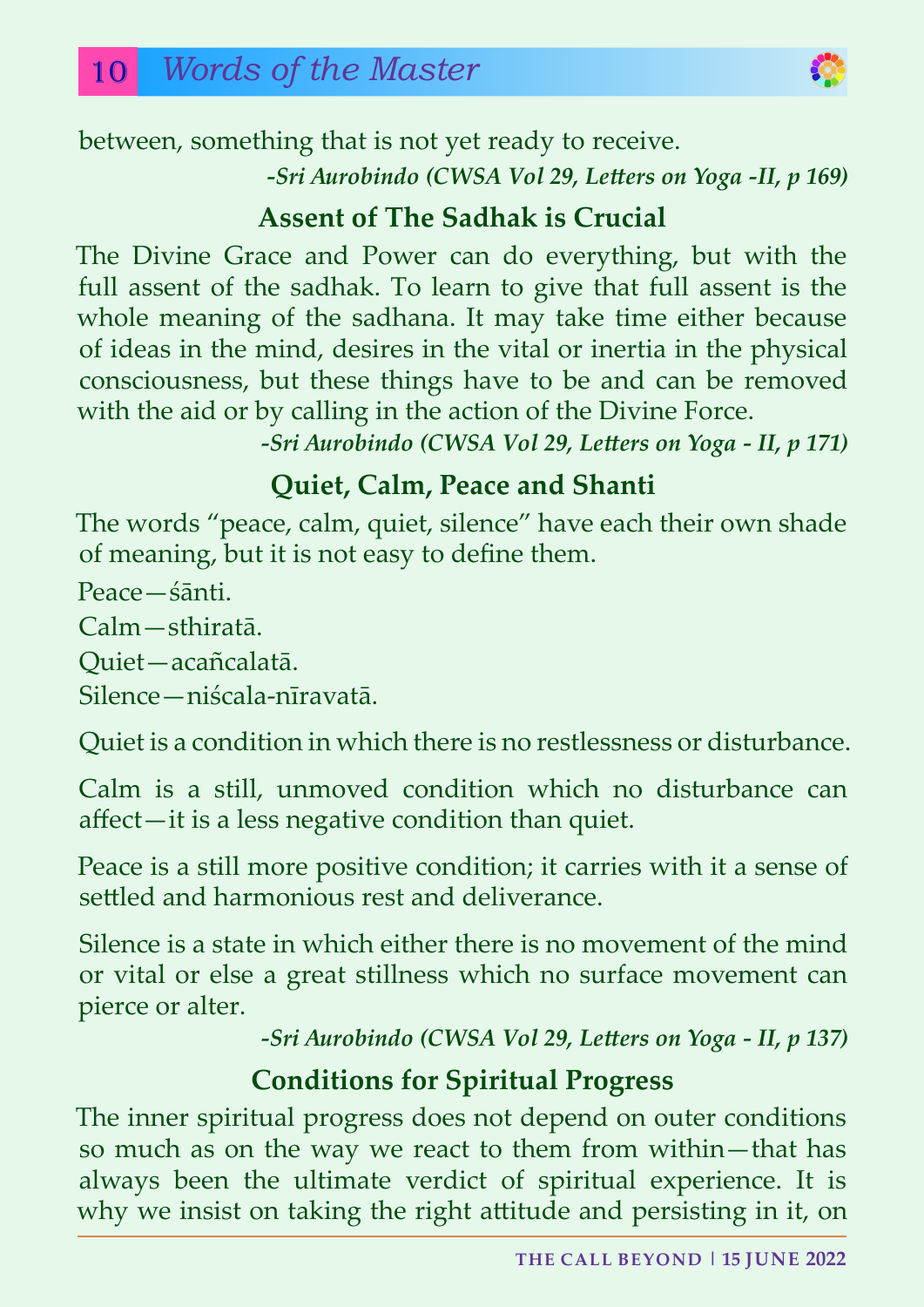### 11 *Words of the Master*



an inner state not dependent on outer circumstances, a state of equality and calm, if it cannot be at once of inner happiness, ongoing more and more within and looking from within outwards instead of living in the surface mind which is always at the mercy of the shocks and blows of life. It is only from that inner state that one can be stronger than life and its disturbing forces and hope to conquer.

To remain quiet within, firm in the will to go through, refusing to be disturbed or discouraged by difficulties or fluctuations, that is one of the first things to be learned on the Path. To do otherwise is to encourage the instability of consciousness, the difficulty of keeping experience of which you complain. It is only if you keep quiet and steady within that the lines of experience can go on with some steadiness—though they are never without periods of interruption and fluctuation; but these, if properly treated, can then become periods of assimilation and exhaustion of difficulty rather than denials of sadhana.

A spiritual atmosphere is more important than outer conditions; if one can get that and also create one's own spiritual air to breathe in and live in it, that is the true condition of progress.

*-Sri Aurobindo (CWSA Vol 30, Letters on Yoga - III, pp 7-8)*

#### **Towards Spiritual Transformation**

Transformation is a word that I have brought in myself (like supermind) to express certain spiritual concepts and spiritual facts of the integral Yoga. People are now taking them up and using them in senses which have nothing to do with the significance which I put into them. Purification of the nature by the "influence" of the Spirit is not what I mean by transformation; purification is only part of a psychic change or a psycho-spiritual change—the word besides has many senses and is very often given a moral or ethical meaning which is foreign to my purpose. What I mean by the spiritual transformation is something dynamic (not merely liberation of the self, or realisation of the One which can very well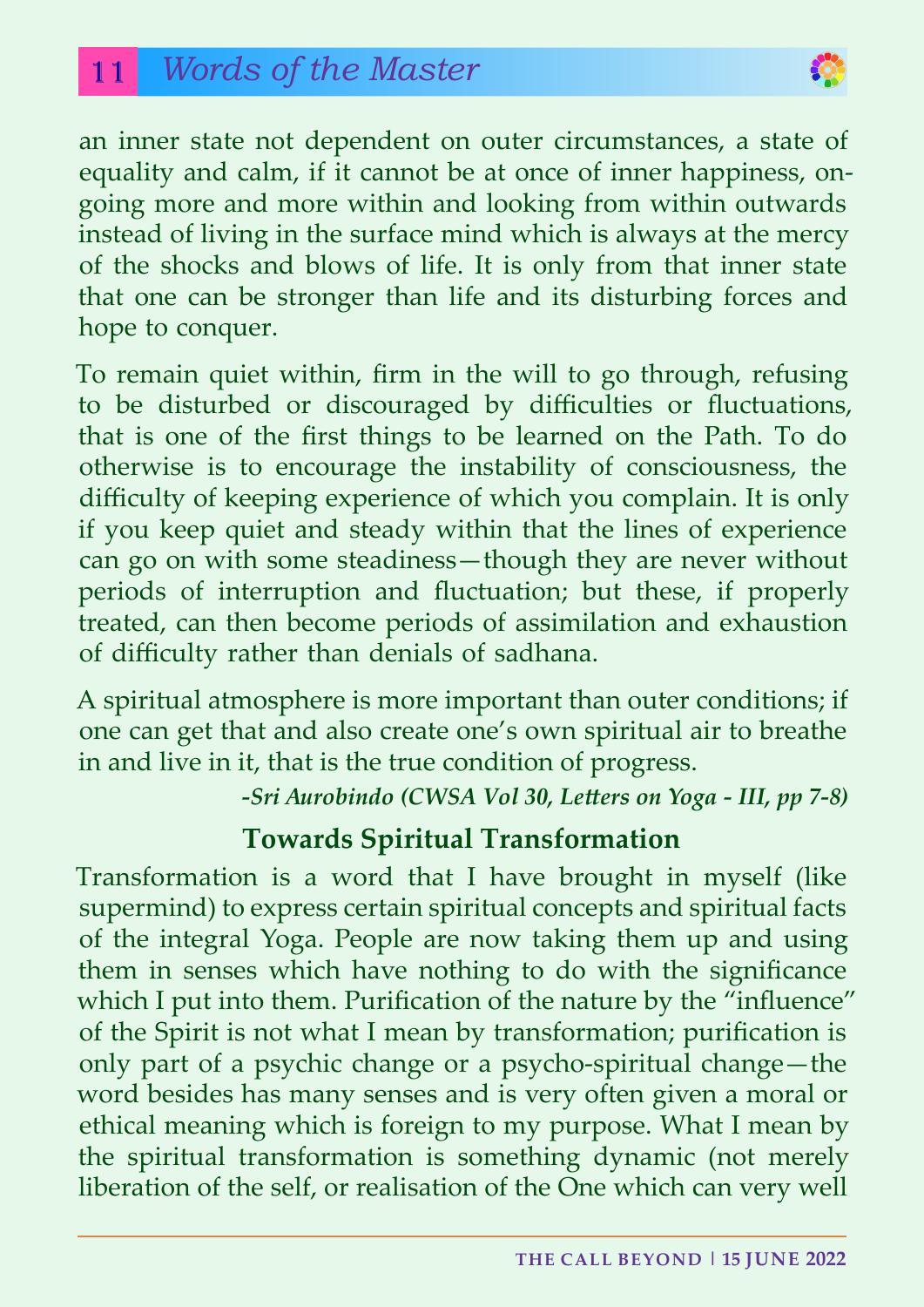

be attained without any descent). It is a putting on of the spiritual consciousness dynamic as well as static in every part of the being down to the subconscient. That cannot be done by the influence of the Self leaving the consciousness fundamentally as it is with only purification, enlightenment of the mind and heart and quiescence of the vital. It means a bringing down of Divine Consciousness static and dynamic into all these parts and the entire replacement of the present consciousness by that. This we find unveiled and unmixed above mind, life and body and not in mind, life and body. It is a matter of the undeniable experience of many that this can descend and it is my experience that nothing short of its full descent can thoroughly remove the veil and mixture and effect the full spiritual transformation. No metaphysical or logical reasoning in the void as to what the Atman "must" do or can do or needs or needs not to do is relevant here or of any value. I may add that transformation is not the central object of other paths as it is of this Yoga—only so much purification and change is demanded by them as will lead to liberation and the beyond-life. The influence of the Atman can no doubt do that—a full descent of a new Consciousness into the whole nature from top to bottom to transform life here is not needed at all for the spiritual escape from life.

*-Sri Aurobindo (CWSA Vol 30, Letters on Yoga - II, pp 403-404)*

#### **The Witness Attitude**

There is a stage in the sadhana in which the inner being begins to awake. Often the first result is the condition made up of the following elements:

(1) A sort of witness attitude, in which the inner consciousness looks at all that happens as a spectator or observer, observing things but taking no active interest or pleasure in them.

(2) A state of neutral equanimity in which there is neither joy nor sorrow, only quietude.

(3) A sense of being something separate from all that happens, observing it but not part of it.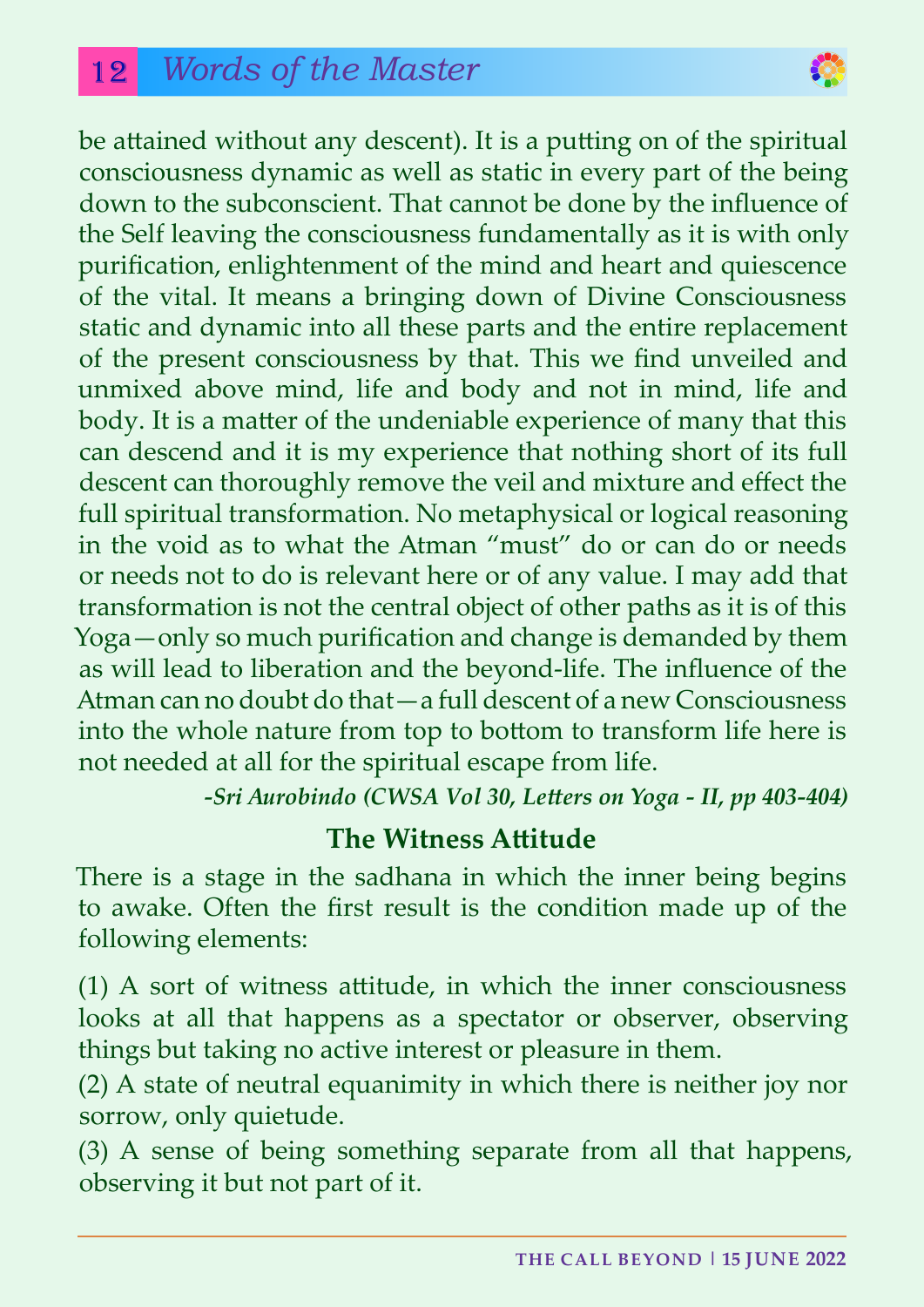

(4) An absence of attachment to things, people or events. *- Sri Aurobindo (CWSA Vol 30, Letters on Yoga - III, pp 241-242)*

#### **opening of the Psychic Being**

Then only can the psychic being fully open when the sadhaka has got rid of the mixture of vital motives with his sadhana and is capable of a simple and sincere self-offering to the Mother. If there is any kind of egoistic turn or insincerity of motive, if the Yoga is done under a pressure of vital demands, or partly or wholly to satisfy some spiritual or other ambition, pride, vanity or seeking after power, position or influence over others or with any push towards satisfying any vital desire with the help of the Yogic force, then the psychic cannot open, or opens only partially or only at times and shuts again because it is veiled by the vital activities; the psychic fire fails in the strangling vital smoke. Also, if the mind takes the leading part in the Yoga and puts the inner soul into the background, or, if the bhakti or other movements of the sadhana take more of a vital than of a psychic form, there is the same inability. Purity, simple sincerity and the capacity of an unegoistic unmixed self-offering without pretension or demand are the conditions of an entire opening of the psychic being.

*-Sri Aurobindo (CWSA Vol 30, Letters on Yoga - III, p 349)*

#### **Extraordinary Way of Reading Ordinary Literature**

One can say generally that newspaper reading or novel reading is not helpful to the sadhana and is at best a concession to the vital which is not yet ready to be absorbed in the sadhana—unless and until one is able to read in the right way with a higher consciousness which is not only not "disturbed" by the reading or distracted by it from the concentrated Yoga-consciousness but is able to make the right use of what is read from the point of view of the inner consciousness and the inner life.

*-Sri Aurobindo (CWSA Vol 31, Letters on Yoga - IV, p 67)*

#### **Intelligence is a Quality of the Mind**

Intelligence does not depend on the amount one has read, it is a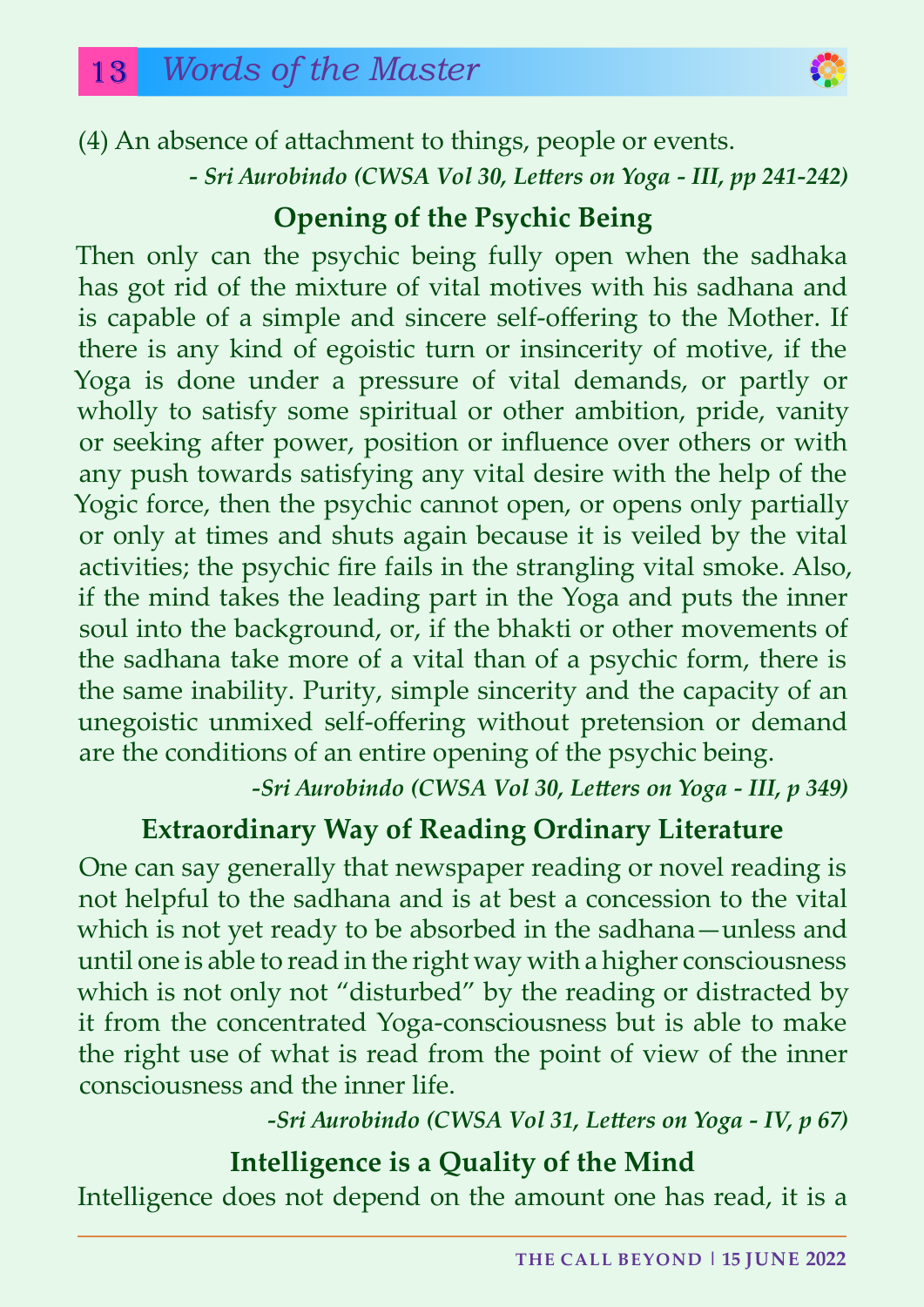

quality of the mind. Study only gives it material for its work as life also does. There are people who do not know how to read and write well who are more intelligent than many highly educated people and understand life and things better. On the other hand a good intelligence can improve itself by reading because it gets more material to work on and grows by exercise and by having a wider range to move in. But book knowledge by itself is not the real thing; it has to be used as a help to the intelligence, but it is often used only as a help to a loquacious stupidity or ignorance ignorance because knowledge of facts is a poor thing if one cannot see their true significance.

#### *-Sri Aurobindo (CWSA Vol 31, Letters on Yoga - IV, p 70)*

#### **Anger Comes from Outside**

The fact that the anger comes with such force is itself enough to show that it is not in you that it is, but that it comes from outside. It is a rush of force from the universal Nature that tries to take possession of the individual being and make that being act according to the will of this outside force and not according to the will of the soul within. These things come in the course[p.271] of the sadhana because the sadhak is liberating himself from the lower nature and trying to turn towards the Mother and live in her divine consciousness and the higher nature. The forces of the lower nature do not want that and so they make these rushes in order to recover their rule. It is necessary when that comes to remain quiet within remembering the Mother or calling her and reject the anger or whatever else comes, whenever it comes or however often it comes. If that is done, then these forces begin to lose their power to invade. It is easier if one clearly feels them to be outside forces and foreign to oneself; but even if you cannot feel that yet when they enter, still the mind must keep that idea and refuse to accept them as any longer a part of the nature.

*-Sri Aurobindo (CWSA Vol 31, Letters on Yoga - IV, pp 270-271)*

*\*Titles added by the editor*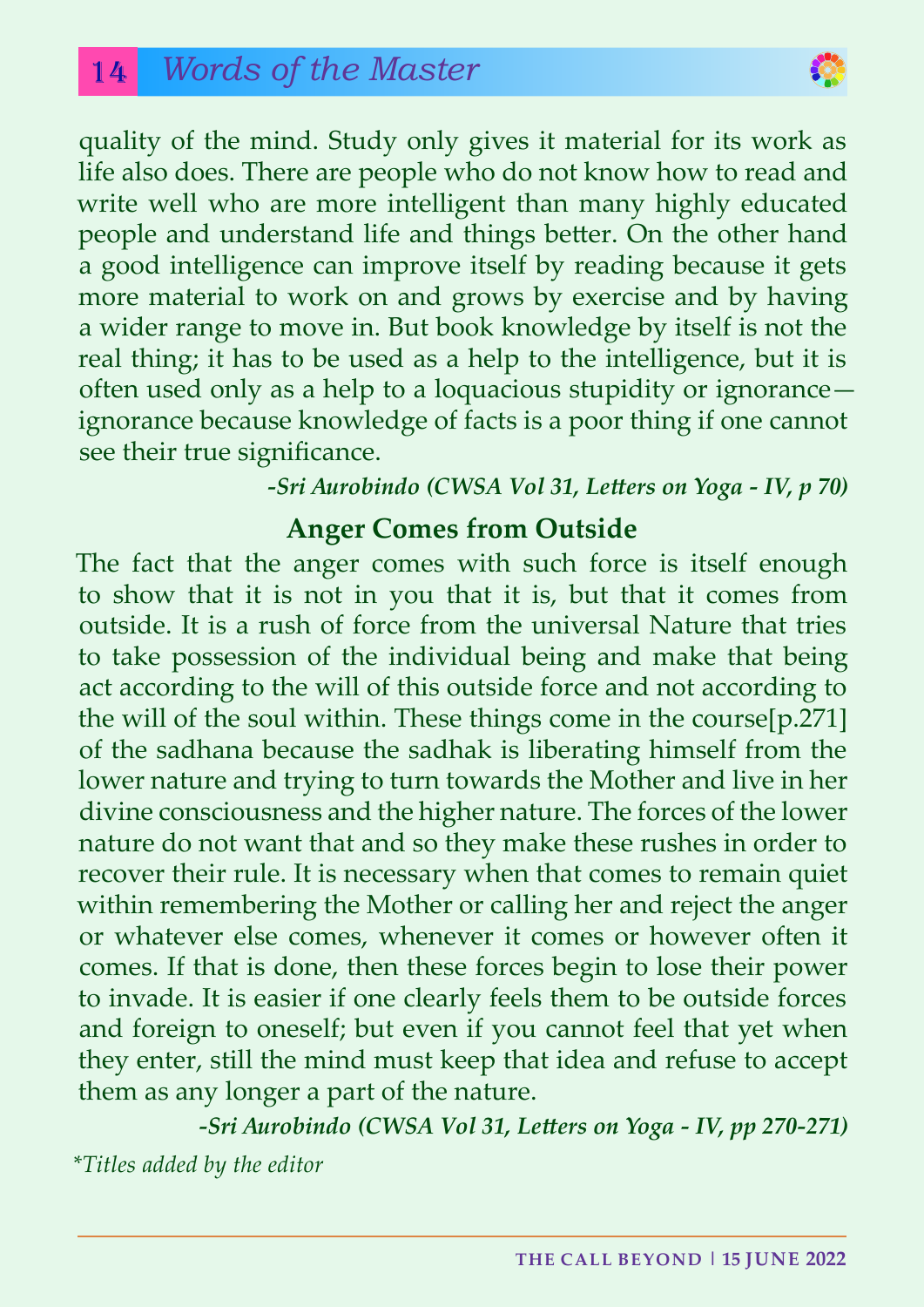

# **abandon all Mental Conceptions**



When you come to the Divine, you must abandon all mental conceptions; but, instead of doing that, you throw your conceptions upon the Divine and want the Divine to obey them. The only true attitude for a Yogi is to be plastic and ready to obey the Divine Command whatever it may be; nothing must be indispensable to him, nothing a burden. Often the first impulse of those who want to live the spiritual life is to throw away all they have; but they do it because they want to be rid of a burden, not because they want to surrender to the Divine. Men who possess wealth and are surrounded by the things that give them luxury and enjoyment turn to the Divine, and immediately their movement is to run away from these things, – or, as they say, "to escape from their bondage." But it is a wrong movement; you must not think that the things you have belong to you, – they belong to the Divine. If the Divine wants you to enjoy anything, enjoy it; but be ready too to give it up the very next moment with a smile.

*The Mother ('The Great Adventure', p. 47)*

*All the pages of The Mother's work, 'The Great Adventure', in Tara Didi's voice, have been uploaded on the YouTube channel of Sri Aurobindo Ashram – Delhi Branch. The link to the channel is: https://www.youtube.com/channel/ UCcmF6JzAOsBMdqJjZbnmyng*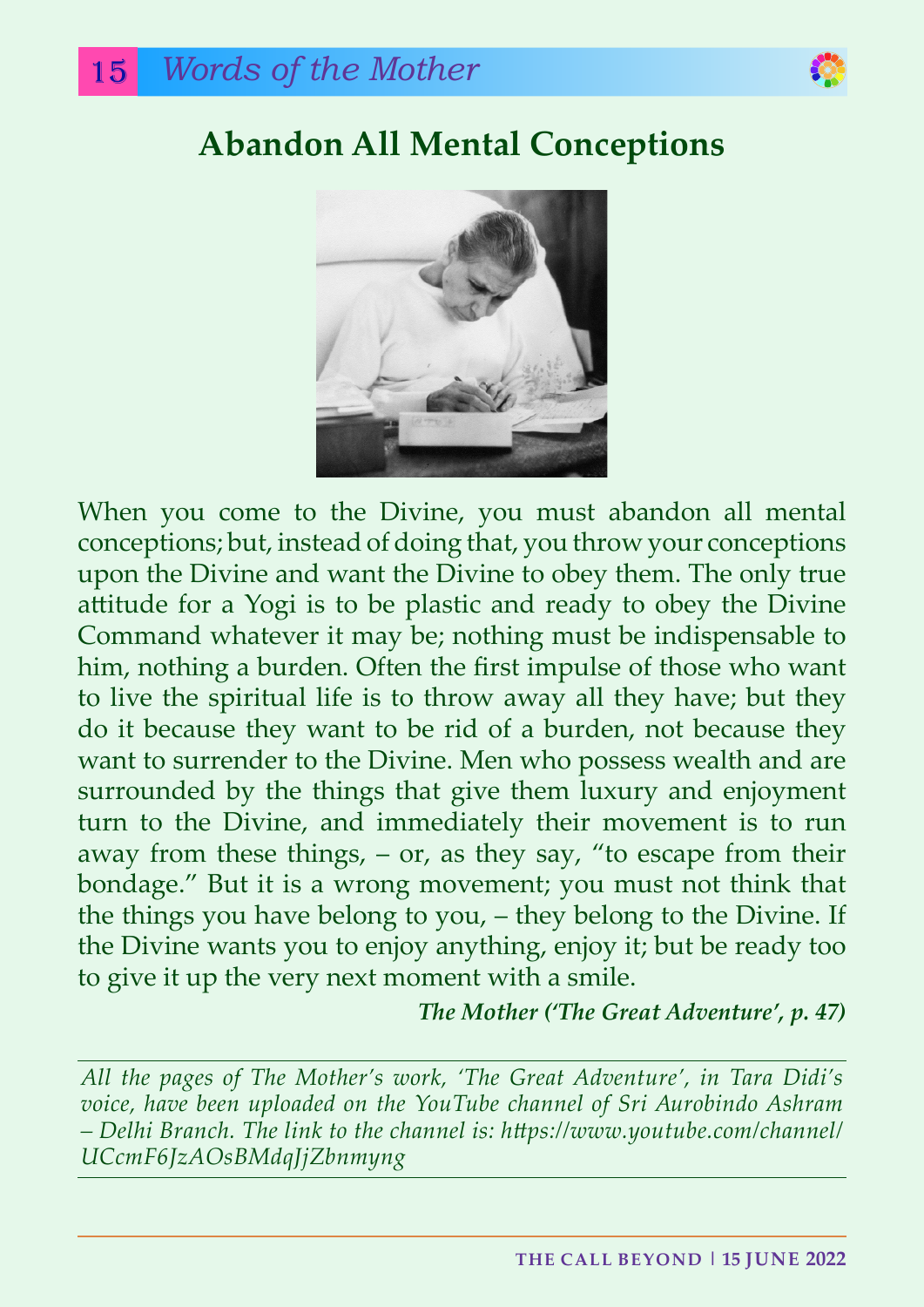

### **The yoga of learning Sanskrit Wilfried**

When I wrote to Vyaas Houston, Director of the American Sanskrit Institute, requesting him to send me whatever material might be helpful for writing this article, he responded very soon. I received a copy of his Newsletter, the text of his interview with Yoga International and his compilation titled "What is Sanskrit".

I first read the interview in which a number of interesting points are discussed with great clarity and style. Just take, for example, Houston's response to the question as to what he means by resonance (to which he refers very often) and why it is so important: "All language creates vibration and resonance, but Sanskrit allows you to vibrate to the maximum, to vibrate as much as it is possible to vibrate using a language. By chanting Sanskrit, you set up vibrations through which you can expand into the universe. And the response that comes back is dialogue between your body and what's outside your body. Ultimately you come to realize that all vibration and resonance are one."

Houston points out in the interview that he teaches Sanskrit "for the sake of healing," All suffering resides in the mind, he says, and Sanskrit "reconverts the mind into pure energy. Another name for this process is Yoga. For me, Sanskrit and yoga are one and the same." And this highly developed language with its special qualities can only be properly learned by applying the principles of yoga to classroom teaching. There must be no stress of comparing oneself with others, of "getting it right" or "getting it wrong", but a yogic attitude and atmosphere of mutual support. In fact, he has developed a whole philosophy of teaching the language—not without success: during the past two years, he has had 700 students, either directly through total immersion courses or indirectly through his specially prepared courses with cassettes.

Next I opened his "Collection of Essays, Articles and Quotes on Sanskrit" and found a long quotation from Sri Aurobindo right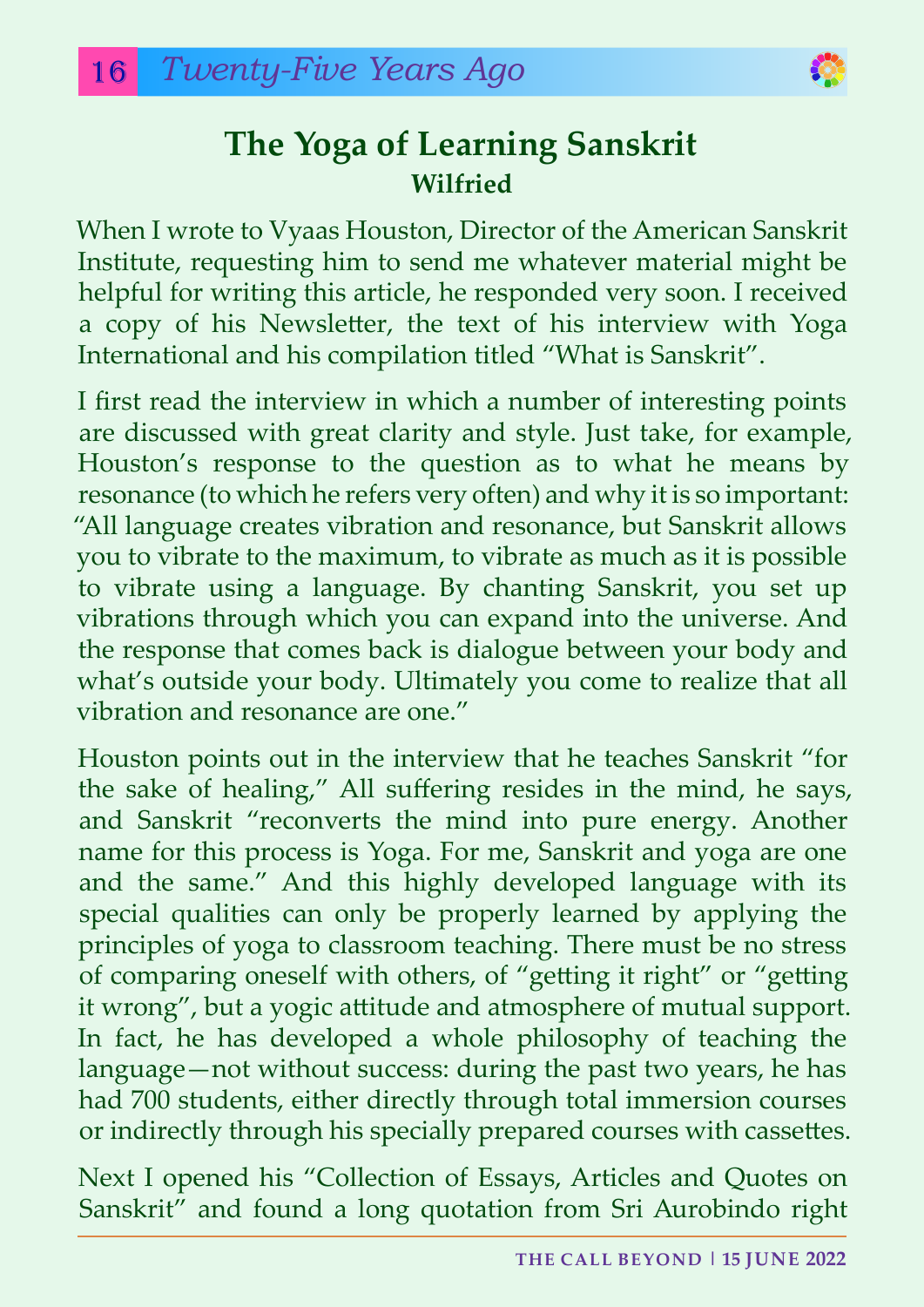# 17 *Twenty-Five Years Ago*



on the first page, a text very well chosen from *The Foundations of Indian Culture.* In this quotation Sri Aurobindo points out that the Sanskrit language is "one of the most magnificent, the most perfect and wonderfully sufficient literary instruments developed by the human mind...". The same quotation is given once more on p.5 of his essay "Sanskrit and the Technological Age — Mathematics, Music and Sanskrit." Here Houston writes: "Why has Sanskrit endured? Fundamentally it generates clarity and inspiration. And that clarity and inspiration is directly responsible for a brilliance of creative expression such as the world has rarely seen. No one has expressed this more eloquently than Sri Aurobindo, the 20th century poet philosopher…"

Houston makes some general remarks on Sanskrit as the language of *mantra* and its great sound value. Listening to it or speaking it produces joy, and yet even in India, he says, the common attitude is "it's too difficult." As so many other enthusiasts, Houston maintains that "actually Sanskrit is not difficult. On the contrary, there are few greater enjoyments". Through his own methods the learner is to be given a maximum of support and motivation. "Such a method must take advantage of the fact that Sanskrit grammar is structured by precise patterns, and once a pattern has been noted it is a simple exercise to recognize all the individual instances that fit the pattern; rather than see the pattern after all the individual instances have been learned."

Houston skillfully addresses the computer mind in his readers telling them that "the precision play of Sanskrit with computer tools will awaken the capacity in human beings to utilize their innate higher mental faculty with a momentum that would inevitably transform the world. In fact, the mere learning of Sanskrit by large numbers of people in itself represents a quantum leap in consciousness, not to mention the rich endowment it will provide in the arena of future communication". Houston had already referred on pp. 2-3 of this essay to the work done by NASA researcher Rick Briggs who had published an article on Sanskrit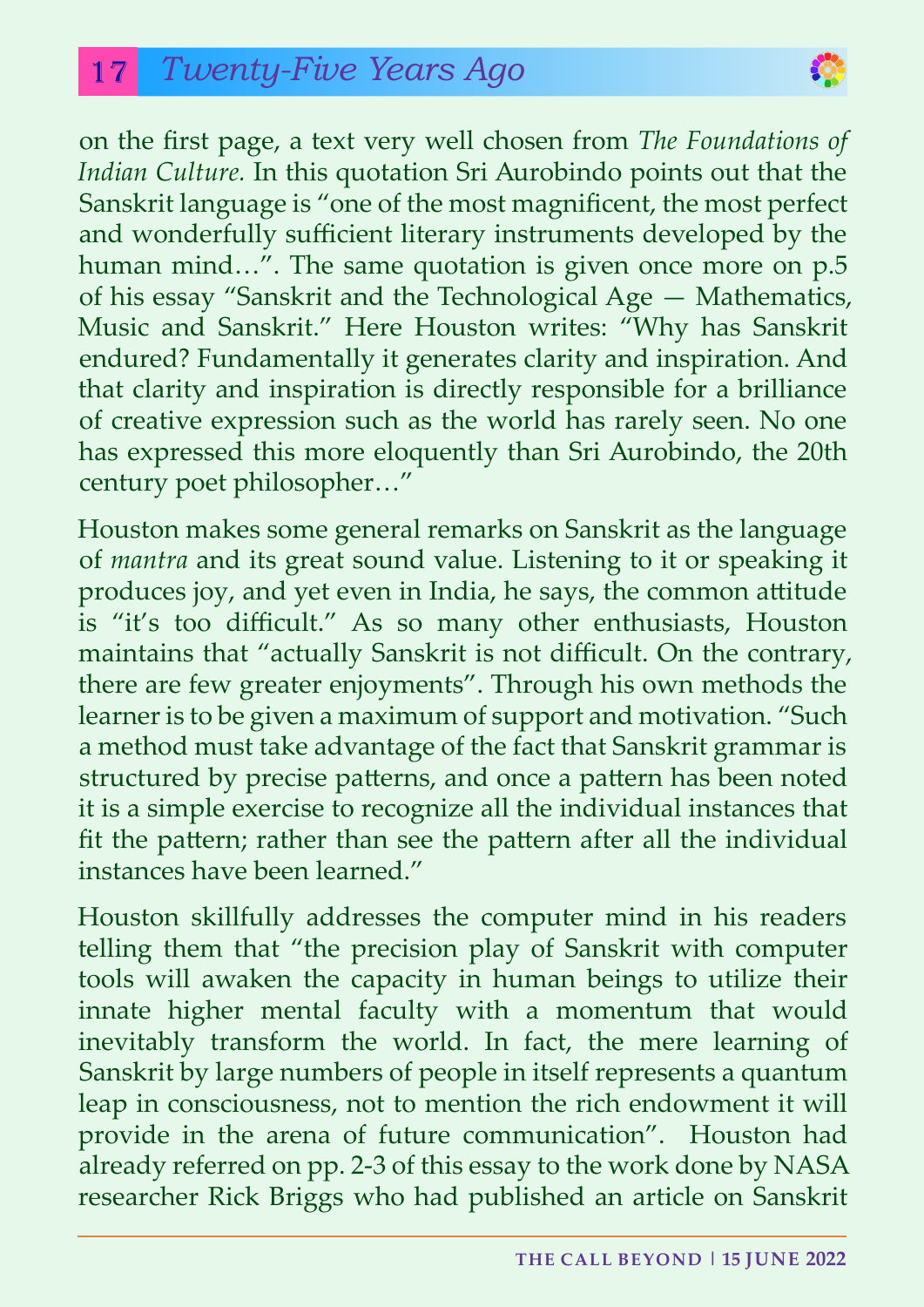### 18 *Twenty-Five Years Ago*



as the ideal computer language in *Artificial Intelligence Magazine*  (Spring 1985). In this article Briggs had written:

"Among the accomplishments of the grammarians can be reckoned a method for paraphrasing Sanskrit in a manner that is identical not only in essence but in form with current work in Artificial Intelligence. This article demonstrates that a natural language can serve as an artificial language also, and that much work in Al has been reinventing a wheel millennia old."

Al research found that it is necessary to create "semantic net systems" to clear up the inherent ambiguity of natural languages for computer comprehension. In this system the actual "natural" language is restructured in such a way that it becomes entirely unambiguous. Most languages deviate considerably from the semantic net, but only Sanskrit has a deviation of zero. Houston repeats this fact in many variants in most of his essays. But we should clarify at this point that the clearness and unambiguity refer only to the structure as such. Otherwise, Sanskrit can be extremely difficult precisely because it is ambiguous due to the multi-meaning of words. In fact, this multi-meaning works out as an advantage in poetry, for instance, allowing the poet to communicate several suggestions through a single well-chosen word. Sri Aurobindo has pointed out in *The Secret of the Veda* how the words were originally more "open" in their significance, less strictly and narrowly confined to a concise meaning, which again can be of great advantage in mystic language. Furthermore, we should remember that there were master *kavis* in later periods who could tell two entirely different stories in a single Sanskrit text. Every student opening a dictionary for the first time knows very well that one word can have so many significances. To remain objective, we should state that this aspect of Sanskrit would actually make it the most difficult for computers to translate. The nominal style with long compounds, whose individual elements the reader has to disentangle by establishing his own logical connections, would also be entirely inaccessible to computer programmes. Nor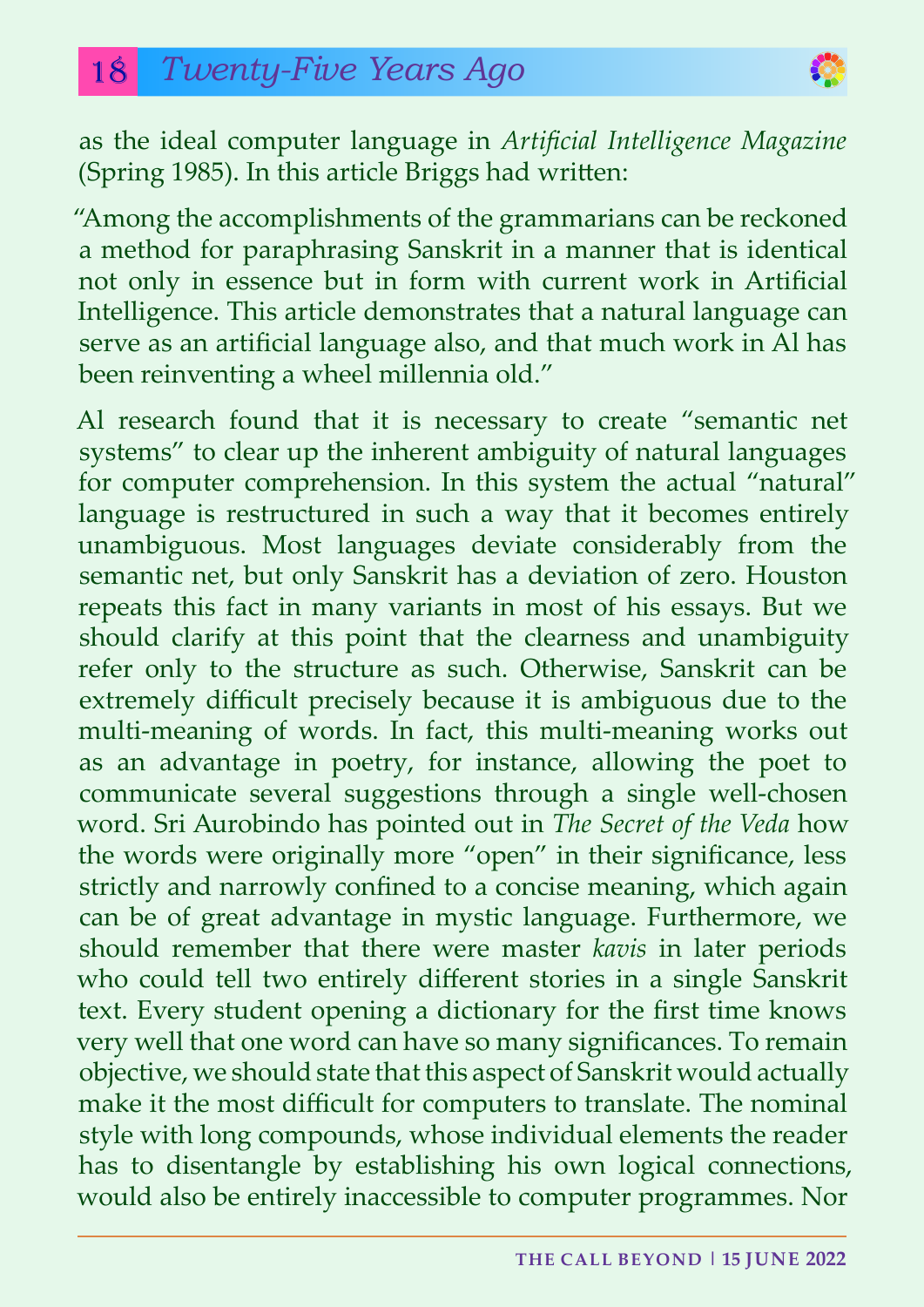

do I consider that a disadvantage. Sanskrit is great in itself and does not become any greater by pleasing computer scientists.

However, I agree with Houston that we can duly appreciate this aspect of the language.

A brief essay by K.P. Rajappan titled, "Sanskrit for Computer Processing", published in the same compilation throws more light on this subject. It refers to the great merits of Panini and the long tradition of research in the area of Phonetics and Philosophy of language. Rajappan suggests that Shastric Sanskrit, the language used by early Indian grammarians in their famous works, might be an ideal Interlingua or intermediate language in automatic computer translation processes.

#### Appendix

Vyaas Houston in his compilation "What is Sanskrit" has given to the full text of the quotation from Sri Aurobindo special prominence by placing it in the middle of a type sheet size page, without any other text to go along with it:

*The ancient and classical creations of the Sanskrit tongue both in quality and in body and abundance of excellence, in their potent originality and force and beauty, in their substance and art and structure, in grandeur and justice and charm of speech and in the height and width of the reach of their spirit stand very evidently in the front rank among the world's great literatures. The language itself, as has been universally recognised by those competent to form a judgement, is one of the most magnificent, the most perfect and wonderfully sufficient literary instruments developed by the human mind, at once majestic and sweet and flexible, strong and clearly formed and full and vibrant and subtle, and its quality and character would be of itself a sufficient evidence of the race whose mind it expressed and the culture of which it was the reflecting medium.*

#### *Courtesy: Mother India/June 1993*

*Reproduced from The Call Beyond, Vol. 22, No. 3, 1997, pp. 36-37*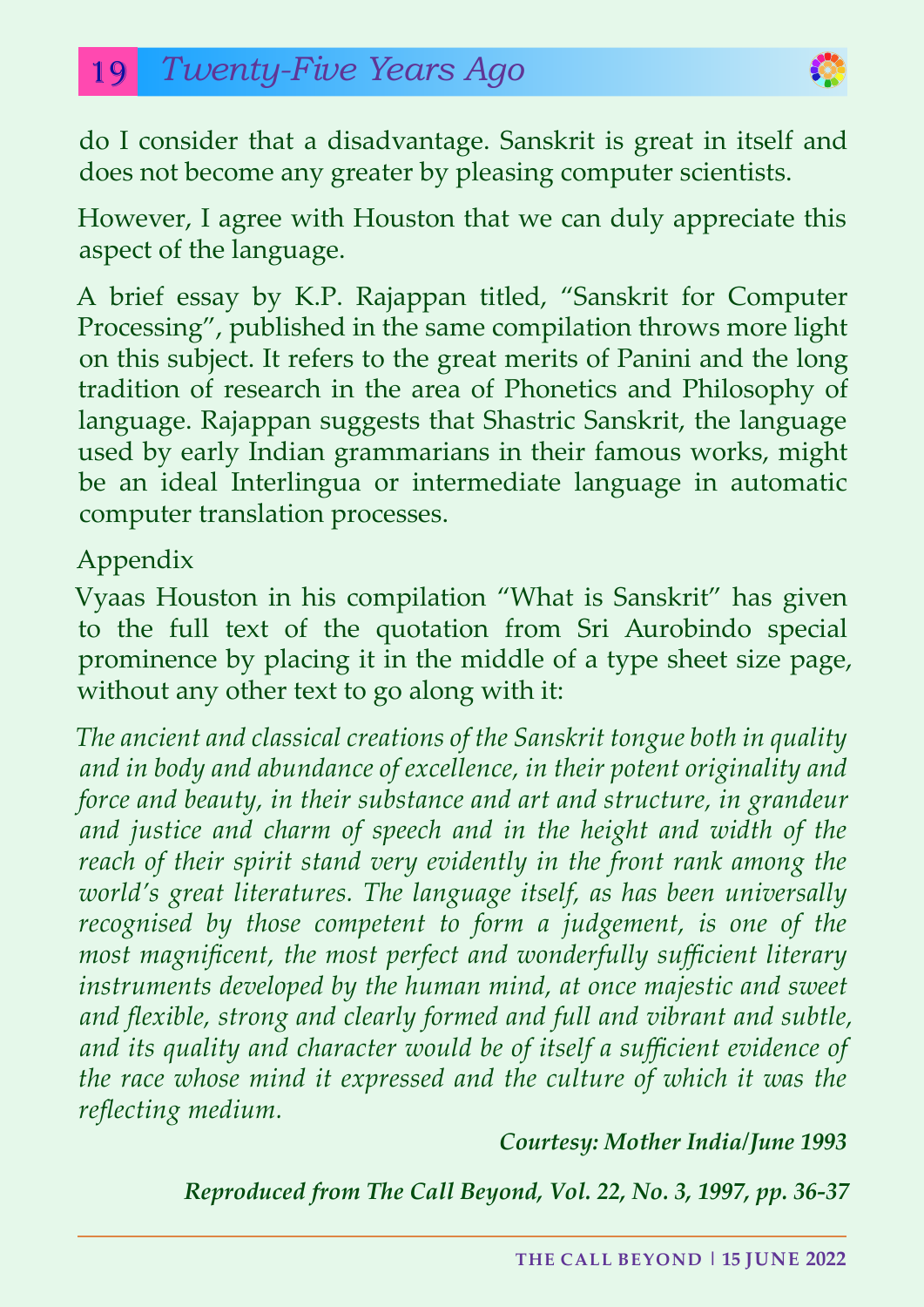

# **Kids are Ready for the World Government**

A member of The Call Beyond team recently had a telephonic chat with a 12-year old girl of Indian origin born and brought up in the US, in short an Indian American Kid. The conversation went something like this.

CB: Where have you been today?

IAK: We went on a safari.

CB: Did you see any animals?

IAK: Yes, we saw tigers, elephants, rhinos, etc. etc.

CB: Tigers and elephants don't normally live in the US. They must have been taken there from some other country, most probably India, and let loose in the forest where you went. Can we call these animals immigrants?

IAK (with a laugh): Yes.

CB: Did you check their passports?

IAK: Animals don't need passports.

CB: Won't it be nice if human beings also did not need passports? The whole world can be just one country, and anybody can travel from anywhere in the world to anywhere else in the world.

IAK: Yes, that will be nice, but there will be conflicts.

CB: Absolutely. There will be conflicts. But conflicts can be resolved. There are two ways of resolving conflicts. One is to make some concessions to one another. The other is to understand one another. Which of the two is better?

IAK: Understanding one another is better.

CB: Absolutely. Understanding one another is possible if we know more about one another. So, first we try to learn more about those whom we call 'others'. We are sure to find some differences. We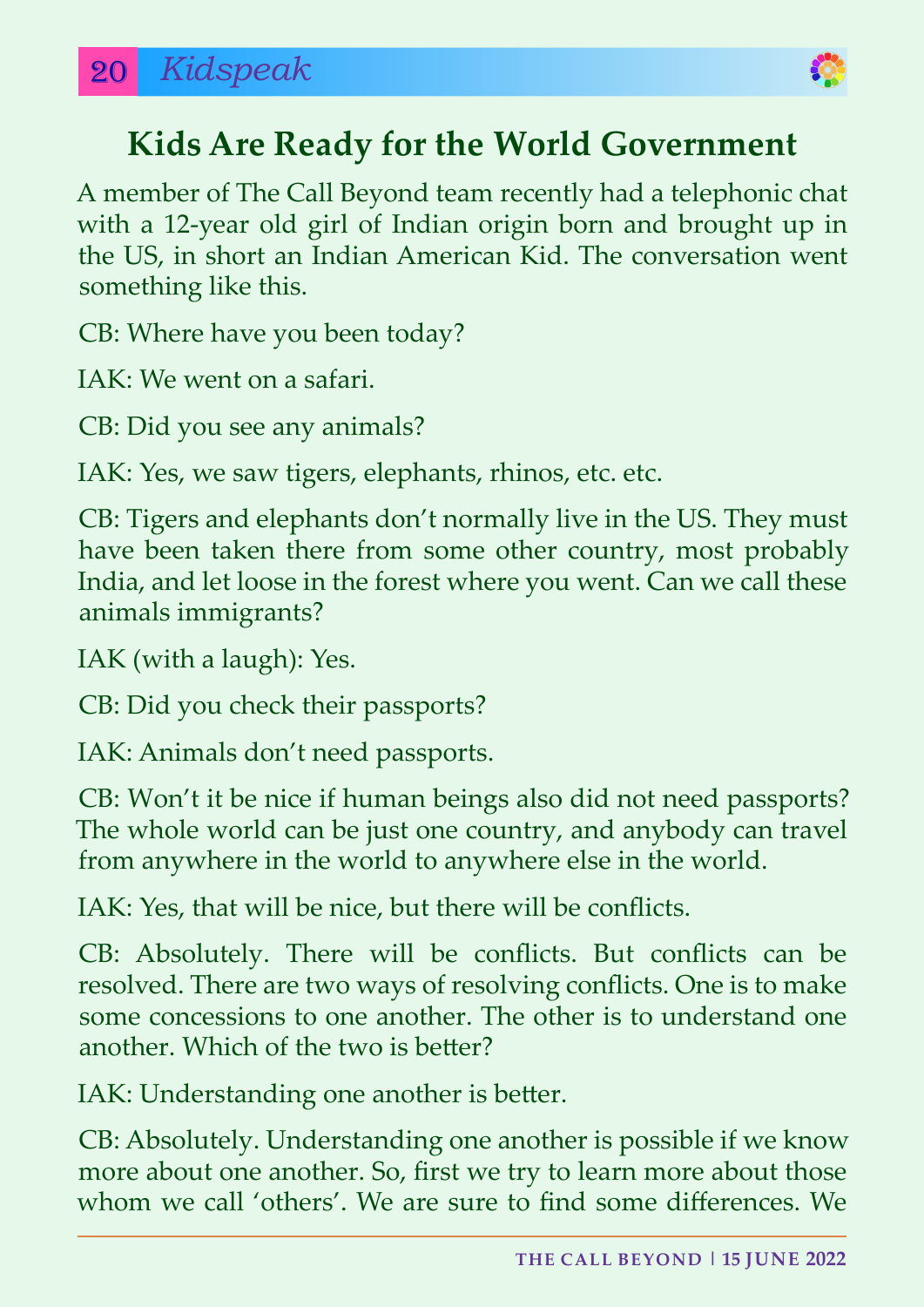# 21 *Kidspeak*



acknowledge those differences, and we accept those differences. We can't be all alike, isn't it? Does that make sense?

IAK: Yes, I agree.

CB: However, along with the differences, we will also find some similarities with others. Do you think we will find more differences or more similarities?

IAK: I guess the similarities will be much more than the differences.

CB: And the similarities will be more important, and more basic too than the differences.

IAK: Yes, I agree. After all, all human beings want to be happy, and very similar things make them happy, and what is really right or wrong is seen as right or wrong by everybody in the world.

CB: So, if we focus on the similarities we have with others instead of the differences, the whole world becoming one country should be possible, minus the conflicts, isn't it?

IAK: Yes, certainly, it should be possible.

CB: It is not only possible, it is sure to happen one day. That was the vision that Sri Aurobindo and the Mother had, and they have given the assurance that it will happen sooner than we may think.

*Editor's Note: The readers who are school teachers may find in the above conversation material for a 5-minute skit.*

 $\text{Cov}(\text{Cov})$ 

*Strength, if it is spiritual, is a power for spiritual realisation; a greater power is sincerity; the greatest power of all is Grace.*

*-Sri Aurobindo (CWSA Vol 29, Letters on Yoga - II, p 172)*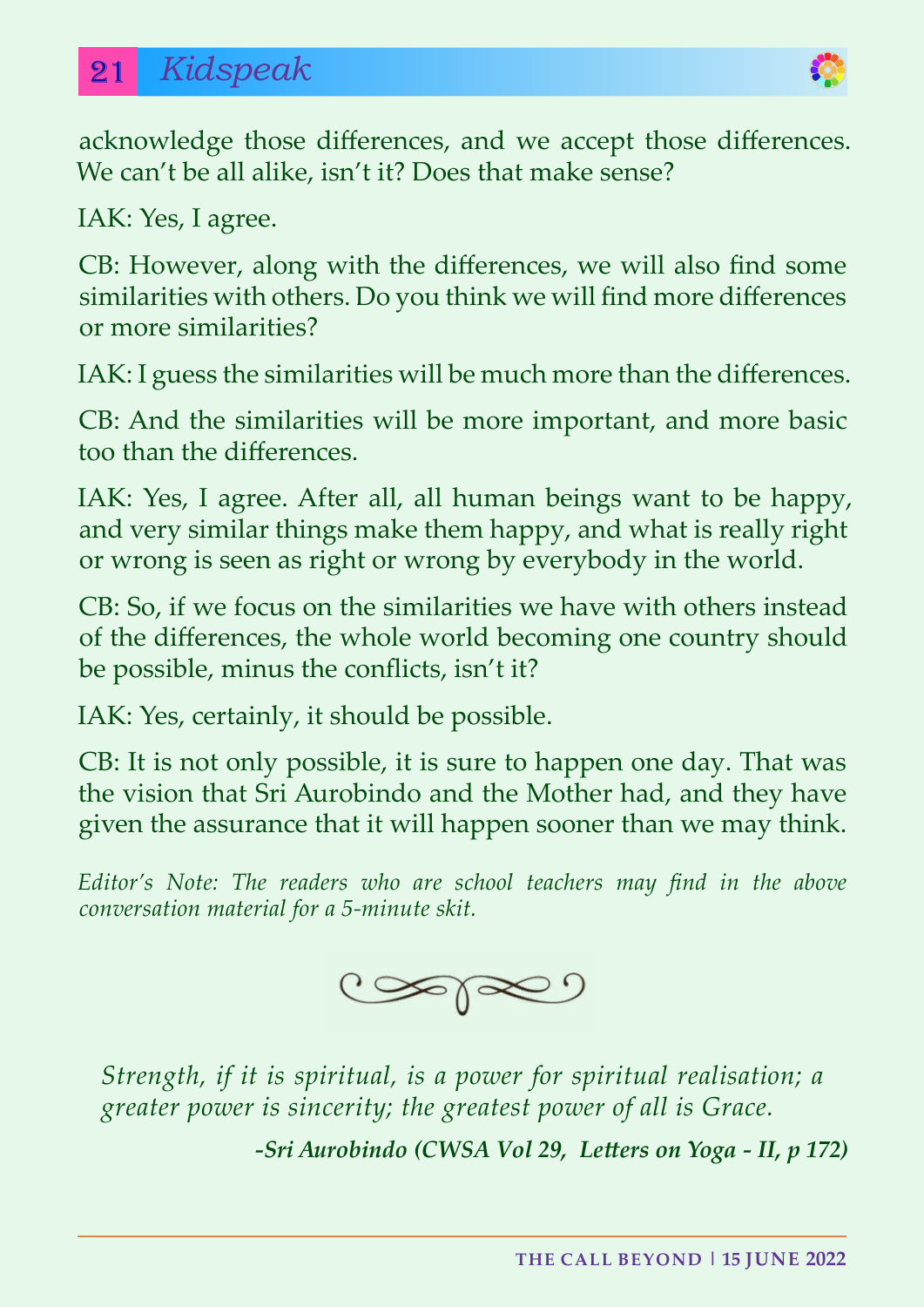

### **The Soldier Within aradhana Kumar**

*There is hope, there is light, Fear not, there is a goal post bright, It's a war of sorts, It's a war where the enemy is a kin, It's a war led by the soldier within.*

*Mind is the battlefield, I-me-myness the enemy, Problems of life the bugles, With the dawn within sight, The forward march has begun.*

*'He' is your army, 'He' is your ally, 'He' is making in-roads, 'He' is firing the bullets, 'He' is facing the enemy.*

*'He' is the one protecting you, 'He' is your Guru within, 'He' is your commander-in chief, 'He' asks for nothing in return, 'He' wants only the transformed you.*

*'He' is the one transforming you, Be awake to the transforming you, Be alive to the transforming you, March with a heart full of Love in you, Create peace and harmony around you.*

*You have reached the goal post, You are now a new transformed you, Ready to meet the flag of Pure Joy, The flag sways far and wide, Do you see 'He' is none other than you.*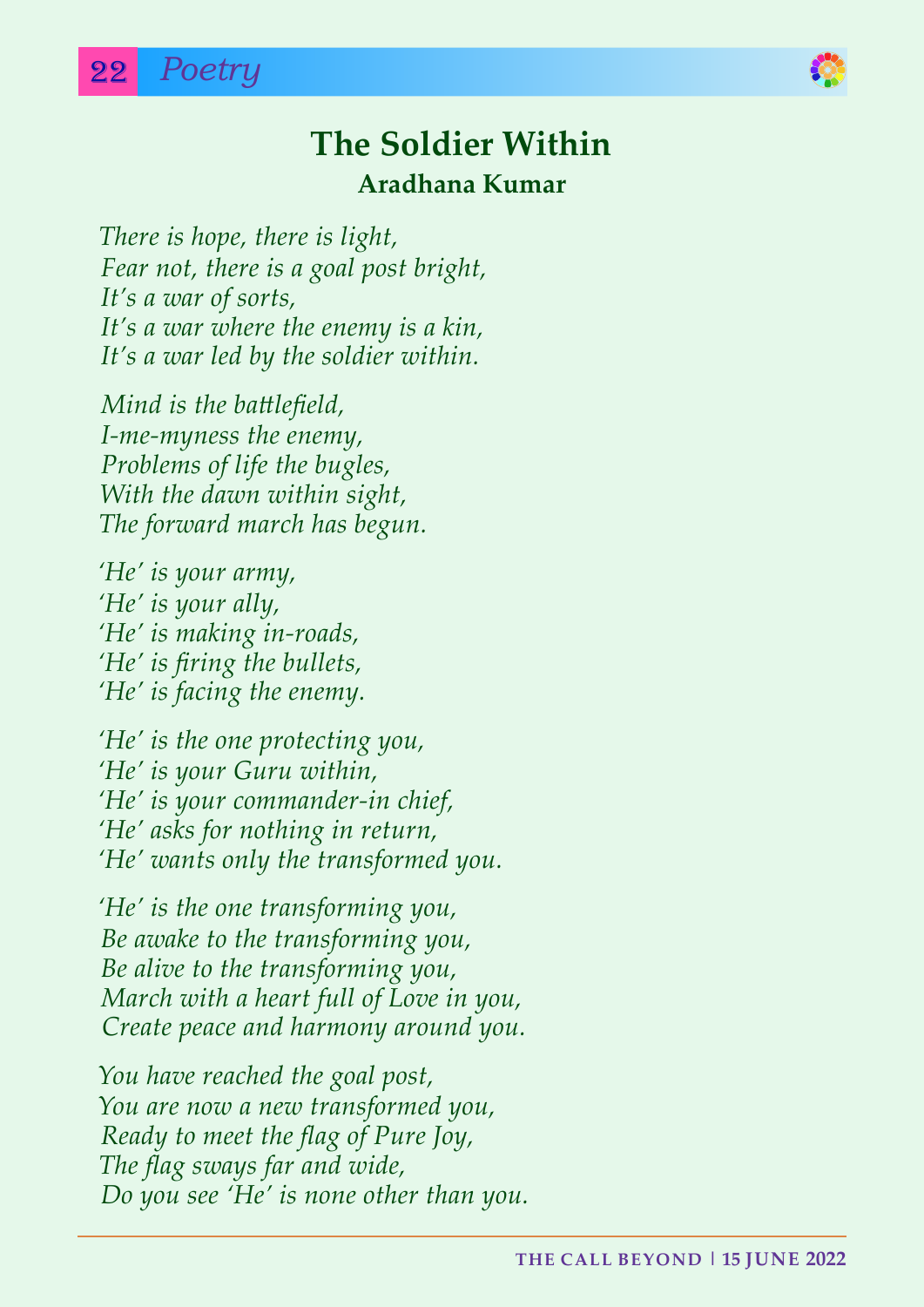### 23 *May I Help You*



*In this column, we try to answer three types of questions: those related to spiritual quest ('aspiring high'); those related to psychological issues ('feeling low'); and those related to physical health ('frailties of the flesh'). It is needless to say that the identity of the person asking the question is kept confidential if the question is about a sensitive issue. The questions may be sent to callbeyond@ aurobindoonline.in.*

# **Why Sex Stands Apart Among Sensory Pleasures**

*S wants to know:*

*In general, Sri Aurobindo and the Mother have discouraged ascetic practices. Their approach to the preoccupations and yearnings of the physical and vital is moderate. The aim is inner renunciation achieved by an inner change rather than abrupt and rude outer renunciation achieved by brute force of will power under the pressure of a moral principle. For example, their approach to palatable food is that one may take it when* it is available, and enjoy it too, but at the same time realizing that it *is only a fleeting pleasure, one should achieve the detachment by which one would not miss the palatable food when it is not available. However,*  in case of sex, their approach is more strict. The Mother has said that *while the spiritual path needs continence, for those who are preparing for supramental manifestation, total abstinence is essential. Sri Aurobindo has also said that even subtle expressions of sex are absolutely forbidden on the path of yoga. Why is their advice so strict in relation to sex as compared to other sensory pleasures?*

Answer:

That is a very good question, and very difficult to answer. You are absolutely right; Sri Aurobindo's and the Mother's advice on sexual relationships is absolute. In case of sex, their advice categorically rejects the moderate and slow route that they have favoured in case of other sensory pleasures. The slow route for other sensory pleasures passes through limited indulgence, reflection, introspection, inner churning, inner change and inner renunciation, eventually leading to outer renunciation which is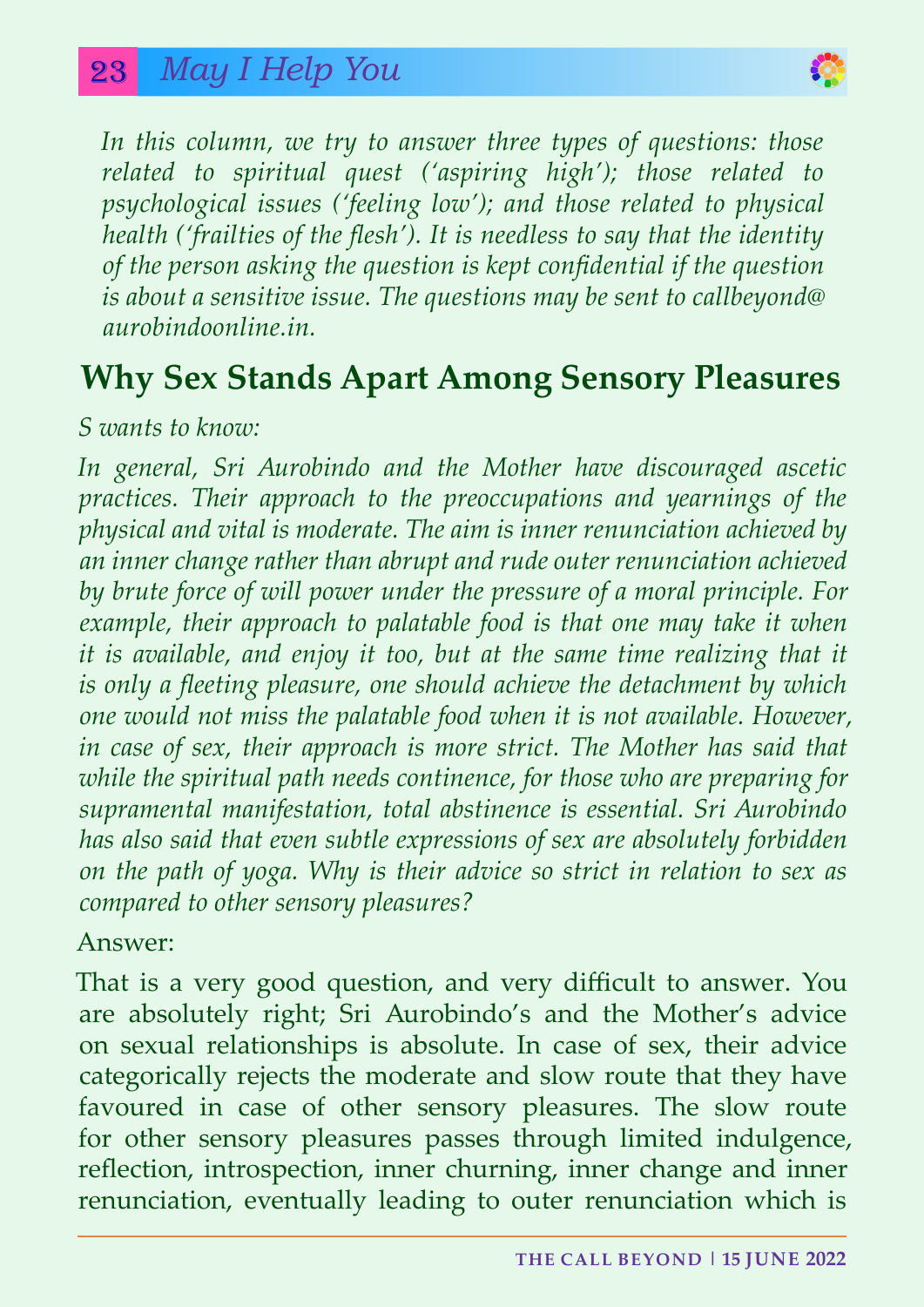### 24 *May I Help You*



spontaneous and does not feel like renunciation. But in case of sex, even limited indulgence and 'subtle expressions' are totally unacceptable.

The most important reason for this difference seems to be that sexual feelings have an engrossing character. They stay in the background 24 x 7, even while the person is going about his daily routine quite normally. On the spiritual path, this type of 'background noise' should consist of the Divine, and only the Divine. The desire for sensory pleasures such as food is sporadic, comes in fits and starts, waxes and wanes. But unsatisfied sexual desire is constant, and thus dislodges the Divine from the pedestal reserved for the Divine, and the Divine alone.

The second reason for the difference possibly is that the desire for sensory pleasures such as food can be satisfied easily, openly, and without any complications. For example, if a person feels a strong urge to have a dish like tandoori roti and shahi paneer, or rice and rajma, he can go to a restaurant, have the dish, and follow it up with introspection. The introspection confirms what he knows already at the mental level that the pleasure from the dish would have a fleeting character, and would lack the richness of feeling that an act based on universal and unconditional love has. Sexual desire, on the other hand, cannot be satisfied so easily or openly. Secondly, satisfaction of the sexual desire invariably leads to a sense of guilt, even if it is hidden from the society. Finally, sexual indulgence, if discovered, may invite a whole lot of social and legal complications. The net result is that the person is no longer on the path of spiritual progress. Worse, he may now be on the path of spiritual decline. And, the worst result is that spiritual progress made over decades may be wiped out in one stroke. It is perhaps to protect the spiritual seeker from these pitfalls that Sri Aurobindo's and the Mother's approach to sex is quite different from that to other sensory pleasures.

This leads to another question. What should a person on the spiritual path do if involved in a relationship that is not entirely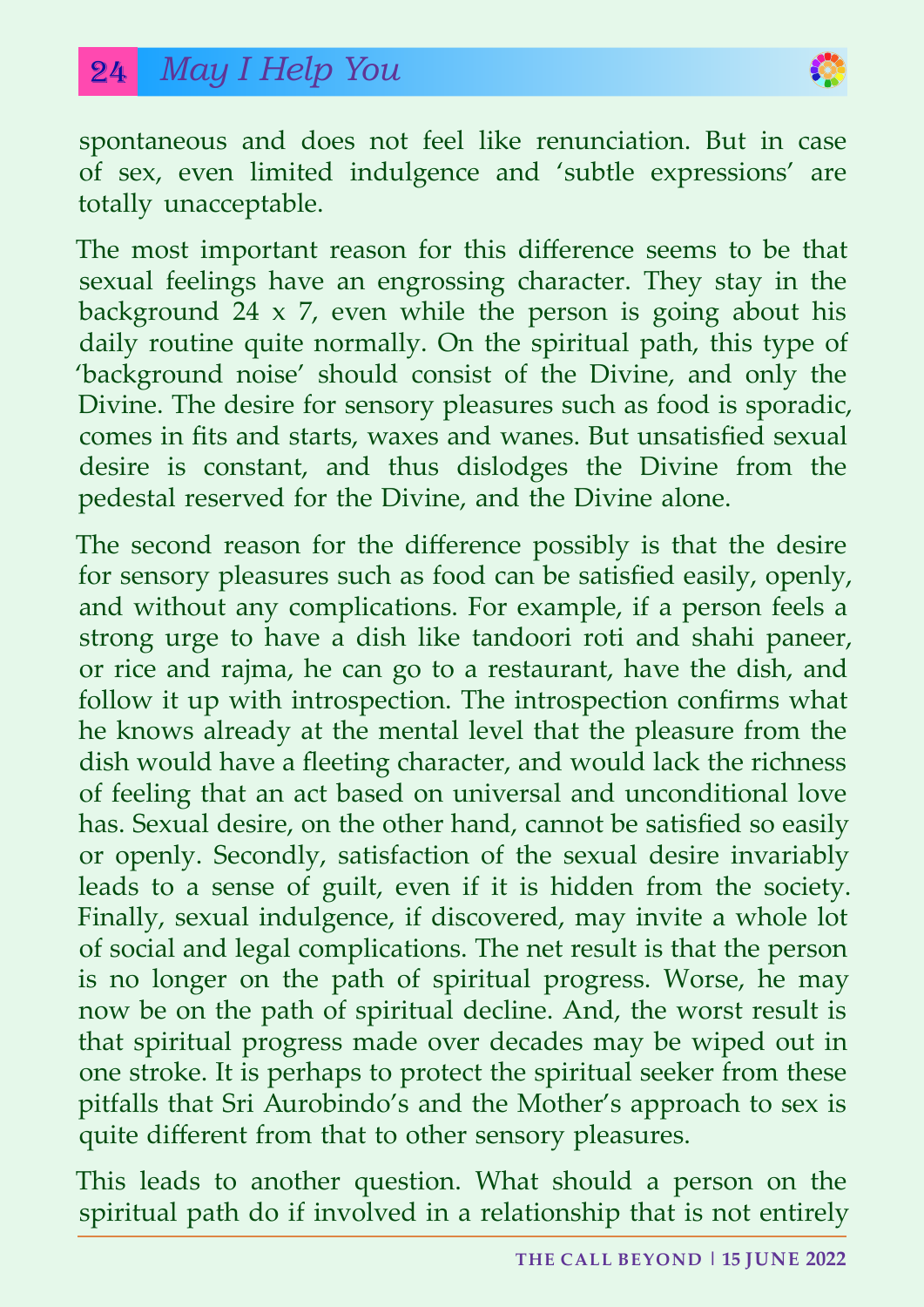### 25 *May I Help You*

டி



ľр

devoid of sexual feelings? First, the person should honestly acknowledge the element of sex in the relationship. The acid test is to answer one question truthfully: is the interaction with the person more enjoyable than a comparable interaction with someone of the same gender. If the answer is yes, the additional joy is obviously due to the element of sex in the relationship. The next step would be to work on oneself, and move to the point where the person can disregard the gender – his own, and that of the other(s) involved in the relationship. As the Mother used to say, forget whether you are a boy or a girl. Just think of yourself as a human being. Then, given that the two persons are at a similar level of consciousness, and both are consciously on the spiritual path, they could become instrumental in stimulating each other's spiritual progress, and also augment each other's vigilance to prevent any spiritual decline originating in the relationship. It is possible through inner work to transmute sexual energy into energy for spiritual progress.

#### **The White Flame of Psychic love**

It is certainly easier to have friendship between man and man or between woman and woman than between man and woman, because there the sexual intrusion is normally absent. In a friendship between man and woman the sexual turn can at any moment come in in a subtle or a direct way and produce perturbations. But there is no impossibility of friendship between man and woman pure of this element; such friendships can exist and have always existed. All that is needed is that the lower vital should not look in at the back door or be permitted to enter. There is often a harmony between a masculine and a feminine nature, an attraction or an affinity which rests on something other than any open or covert lower vital (sexual) basis—it depends sometimes predominantly on the mental or on the psychic or on the higher vital, sometimes on a mixture of these for its substance. In such cases friendship is natural and there is little chance of other elements coming in to pull it downwards or break it.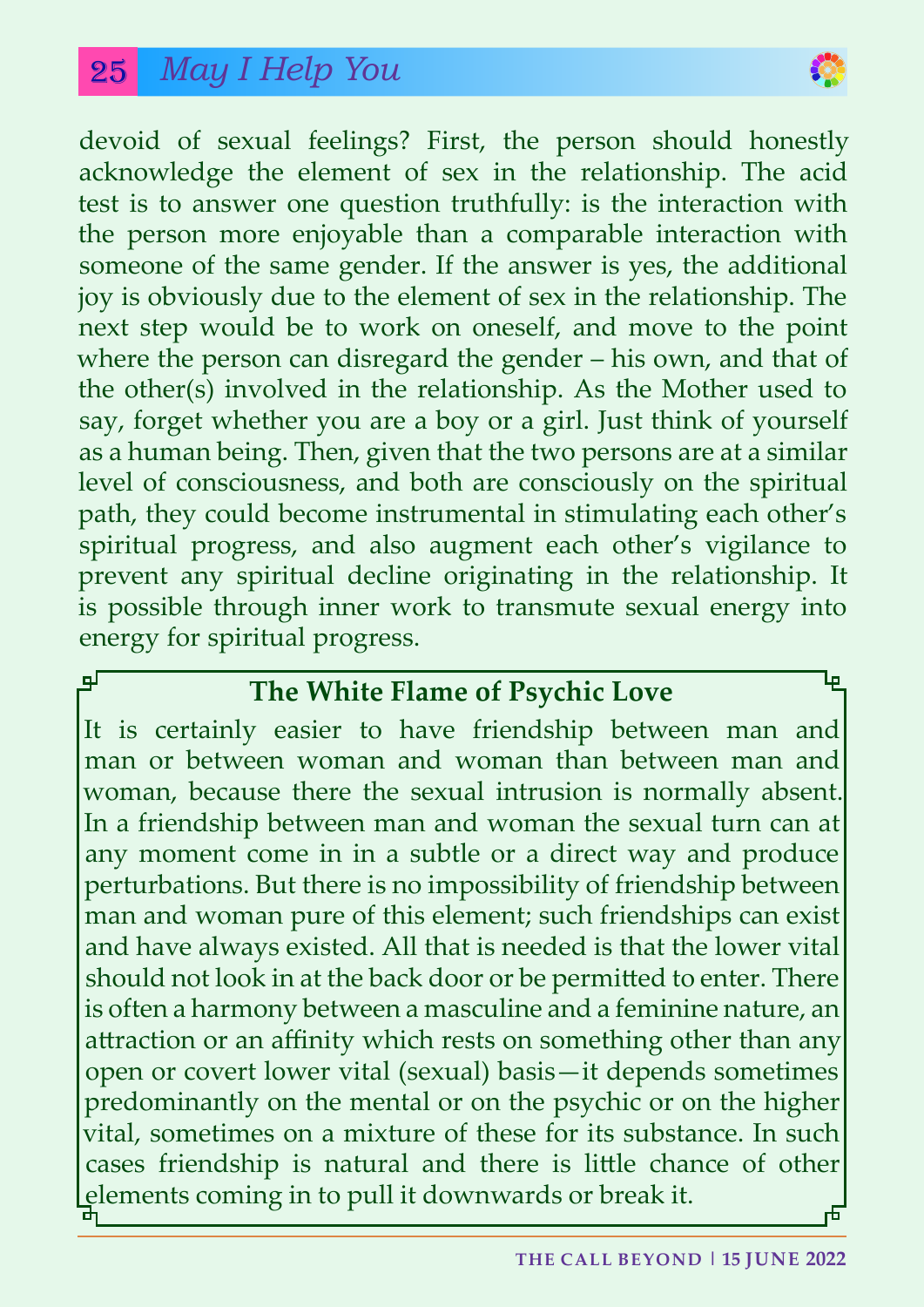

டி It is also a mistake to think that the vital alone has warmth and the psychic is something frigid without any flame in it. A clear limpid goodwill is a very good and desirable thing—one has only to consider what a changed place the Asram would be if all had it for each other. But that is not what is meant by psychic love. Love is love and not merely goodwill. Psychic love can have a warmth and a flame as intense and more intense than the vital, only it is a pure fire, not dependent on the satisfaction of ego-desire or on the eating up of the fuel it embraces. It is a white flame, not a red one; but white heat is not inferior to the red variety in its ardour. It is true that the psychic love does not usually get its full play in human relations and human nature, it finds the fullness of its fire and ecstasy more easily when it is lifted towards the Divine. In the human relation the psychic love gets mixed up with other elements which seek at once to use it and overshadow it. It gets an outlet for its own full intensities only at rare moments. Otherwise it comes in only as an element, but even so it contributes all the higher things in a love that is predominantly vital—all the finer sweetness, tenderness, fidelity, self-giving, self-sacrifice, reachings of soul to soul, idealising sublimations that lift up human love beyond itself come from the psychic. If it could dominate and govern and transmute the other elements, mental, vital, physical, of human love, then love could be on the earth some reflection or preparation of the real thing, an integral union of the soul and its instruments in a dual life. But even some imperfect appearance of that is rare.

Here we do not talk of psychic love between sadhaks, for the reason that that comes usually to be employed as a cover and excuse for things that are not at all psychic and have no place in the spiritual life. Our view is that the normal thing is in Yoga for the entire flame of the nature to turn towards the Divine and the rest must wait for the true basis; to build higher things on the sand and mire of the ordinary consciousness is not safe. That does not necessarily exclude friendships or comradeships, but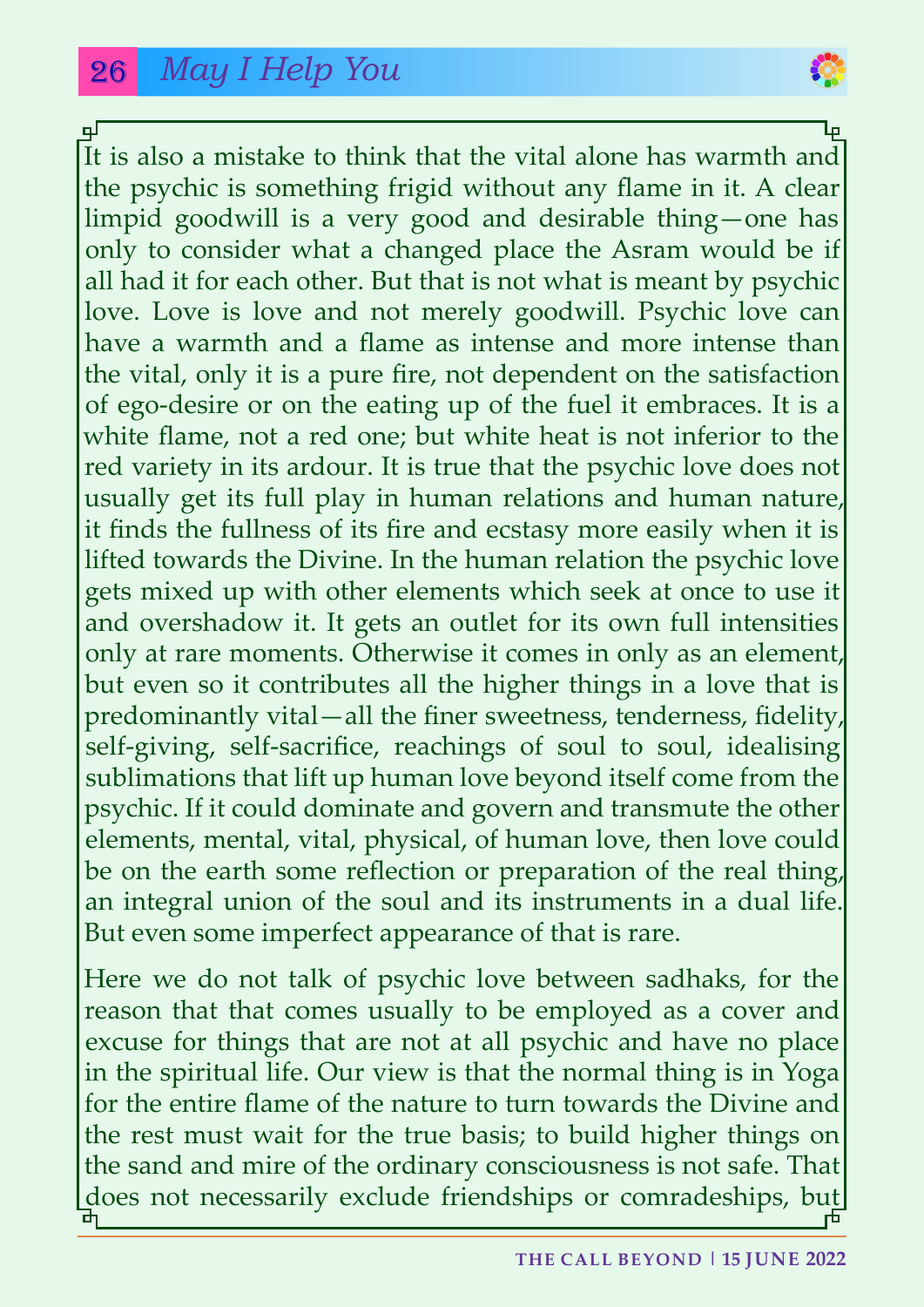

these must be subordinate altogether to the central fire. If anyone makes meanwhile the relation with the Divine his one absorbing aim, that is quite natural and gives the full force to the sadhana. Psychic love finds itself wholly when it is the radiation of the diviner consciousness for which we are seeking; till then it is difficult for it to put out its undimmed integral self and figure.

P. S. Mind, vital, physical are properly instruments for the soul and spirit; when they work for themselves then they produce ignorant and imperfect things—if they can be made into conscious instruments of the psychic and the spirit, then they get their own diviner fulfilment; that is the idea contained in what we call transformation in this Yoga.

*-Sri Aurobindo (CWSA Vol 31, Letters on Yoga - IV, pp 307-308)*



*To bring into activity the principle of oneness on the material plane or to work for humanity is a mental mistranslation of the Truth—these things cannot be the first or true object of spiritual seeking. We must find the Self, the Divine, then only can we know what is the work the Self or the Divine demands from us.*

*-Sri Aurobindo (CWSA Vol 29, Letters on Yoga - II, p 6)*

*Surrender means to consecrate everything in oneself to the Divine, to offer all one is and has, not to insist on one's ideas, desires, habits etc., but to allow the divine Truth to replace them by its knowledge, will and action everywhere.*

*-Sri Aurobindo (CWSA Vol 29, Letters on Yoga - II, p 67)*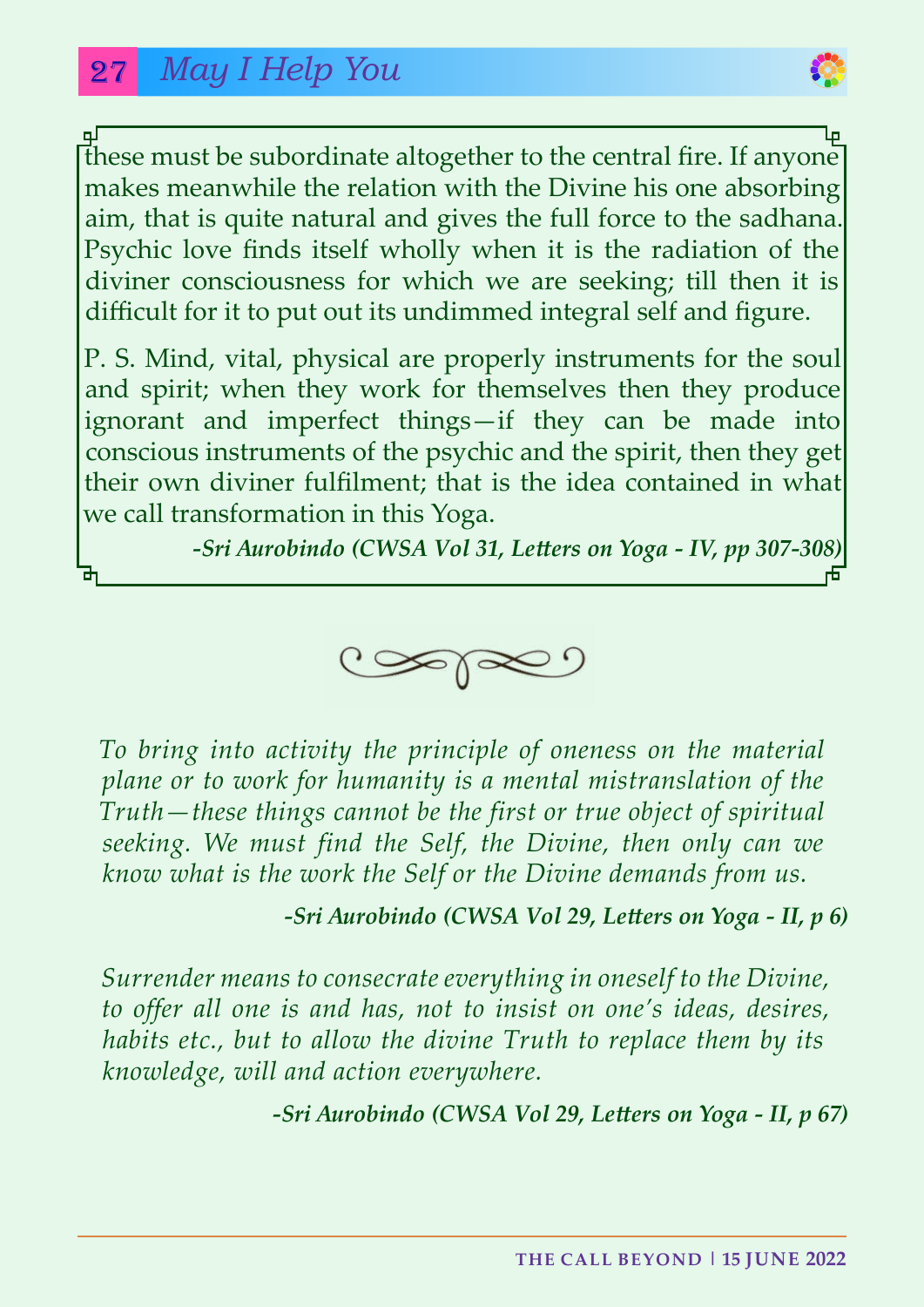

# **Feedback and Encouraging Words Feedback on the YES Courses**

I have attended your classes for YES.01 and am now attending YES.02; sometimes live, sometimes through recorded links. Even though i am not interactive in Q&A sessions, I am a great listener. The sessions are very useful and your PPT and talks are very inspiring and informative. Big thanks to you and your entire team who are working tirelessly to make these sessions a success.

Today's session with Dr Katoch was eye opener. I have had a chronic disease for 10 years for which I have tried many systems of medicine, but not with much success. However, today it was said that you need to first understand your body type and based on it create your diet, routine and medicines to improve immunity and that could increase chances of cure.

Thanks in advance

*Vijay Joshi (in an e-mail dated 16 May 2022)*

Dear Ramesh,



The Man Who Established the **Efficacy of Yoga in Heart Disease**  I enjoyed your insightful talk on Dean Ornish yesterday. I had not realised he was such a spiritual presence.

I have been following the YES program though, since Indian Standard Time is four and a half hours ahead of GMT, this has been largely by access to

recordings. Congratulations on the programme; it is very good.

I should be honoured to take part in the YES programme. My latest book, which will probably be titled Gut Reaction: the Making and the Meaning of Illness. This book uses Irritable Bowel Syndrome as a model to explore the complexity and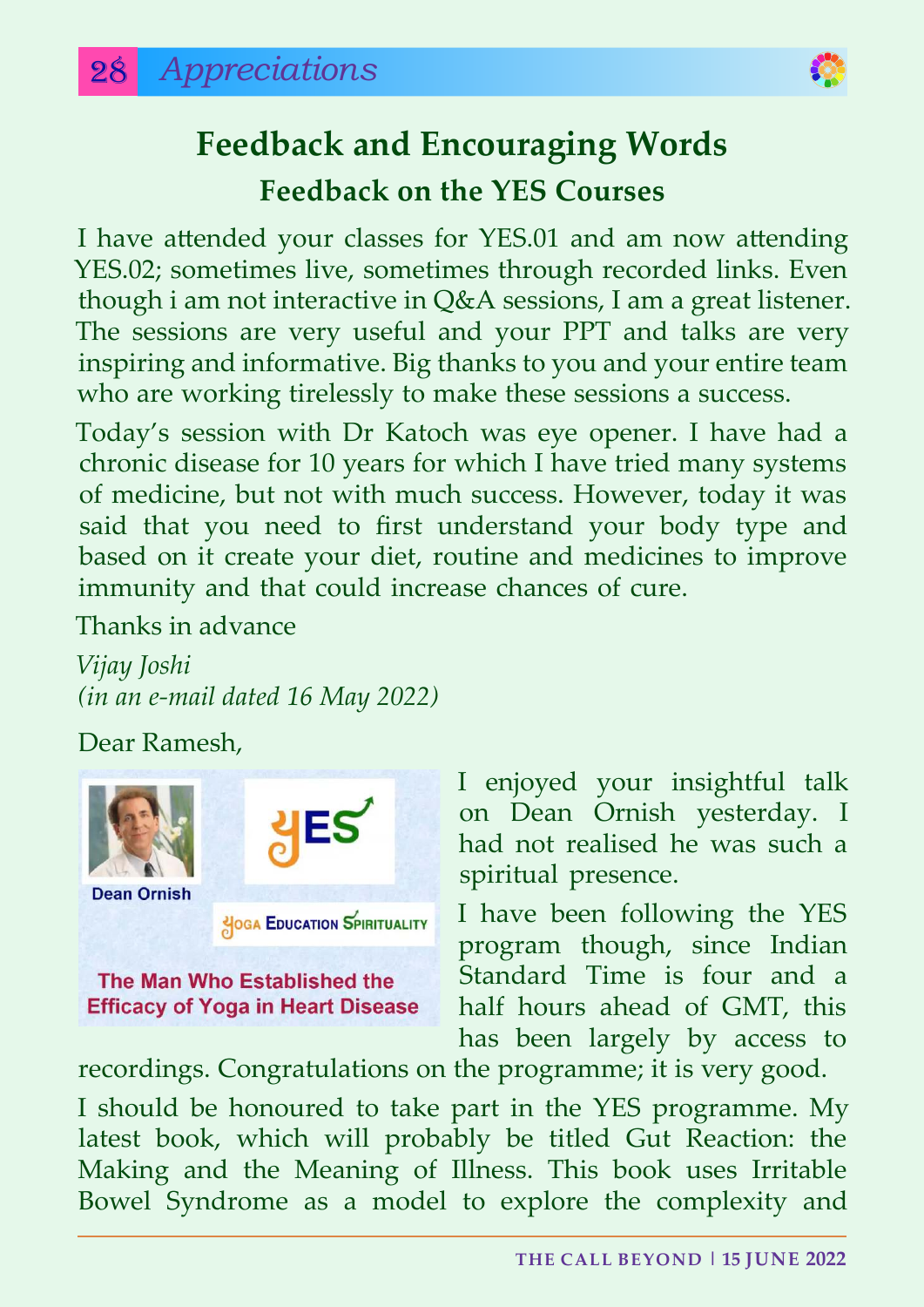# 29 *Appreciations*



individuality of illness. It focuses on two interfaces: that between the diet, the gut microbiome and the gut immune system and that between an individual's cultural and social background, their life situation and their neuroendocrine responses to explain how the majority of illness is caused by related imbalances in these systems and how that might be addressed. My talk for the YES programme would focus on material from this latest book.

*Nick (Read)*

*Retired Professor, Gastroenterologist, Counsellor, and Writer Sheffield, UK (in an email dated 12 June 2022)*

*Editor's note: To get information about future YES courses and Talks, and for links to activities already conducted, please send an email to yes.aditik@gmail.com*

#### **Feedback on Mirambika and Madhuban**

Dear Anju Didi,

It was a great experience to interact with you and get an elaborate insight.

We at Rupantar work towards transforming education, which is a very vast vision. I am just a small part of this mission and your guidance and experience would surely help me to grow.

*Madhu Jha (in an email dated 17 May 2022)*

Dear Anju Didi,

Staying in touch with you and learning from your vast experience have been very overwhelming for all of us.

To keep the process going, request you to please suggest some suitable time when we may again connect and take the process forward.

*Madhu Jha DGM - Curriculum and Training Sri Aurobindo Society - New Delhi Branch (in an email dated 3 June 2022)*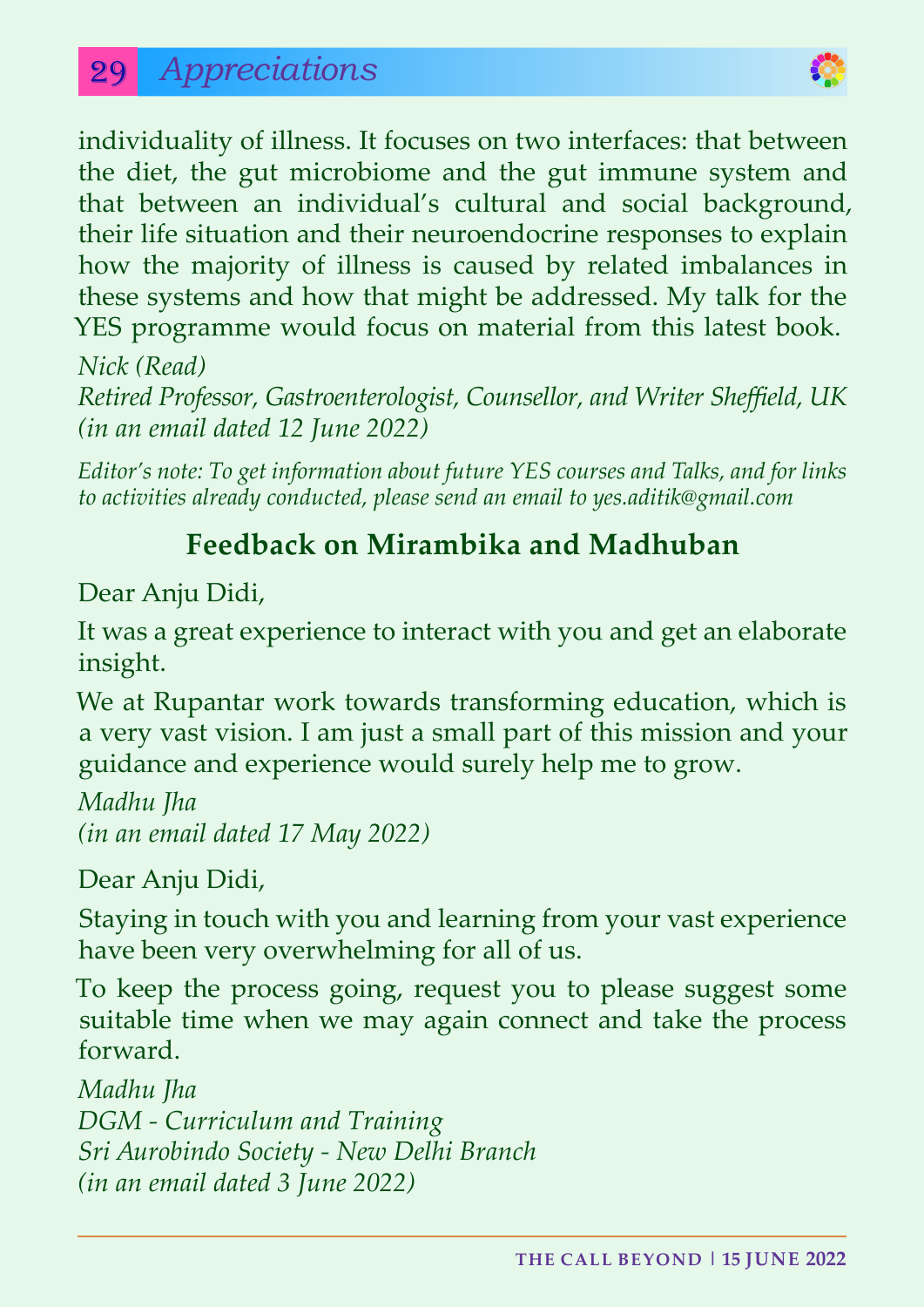

#### **Feedback on Books**

Dear Dr. Bijlani,

I am a teacher by profession and a mother by blessings. I am a voracious reader myself and luckily my son, Ardaas, age six, too is an insatiable reader. Our school's Library teacher shared an incident and her learning while reading one of the books by Ramesh Bijlani. I instantly had an urge to get the book issued for my son. So, she gave me two books – *That's Funny, That's Not Funny* and *Kavya Makes Up Her Mind.* These stories were so relatable and so close to our hearts that the messages instantly touched us as family. Then I got hooked to his writings and went on and on with more books such as *How Many Ice Creams*, *One Book – Two Stories*, *The Story of Ra*m, and *A Small Ramayana for Big Boys and Girls*. They all taught not only a 6-year old but a a 36-year old too, lessons of life using such simple words and such deep meanings.



**The Call Beyond | 15 JUne 2022**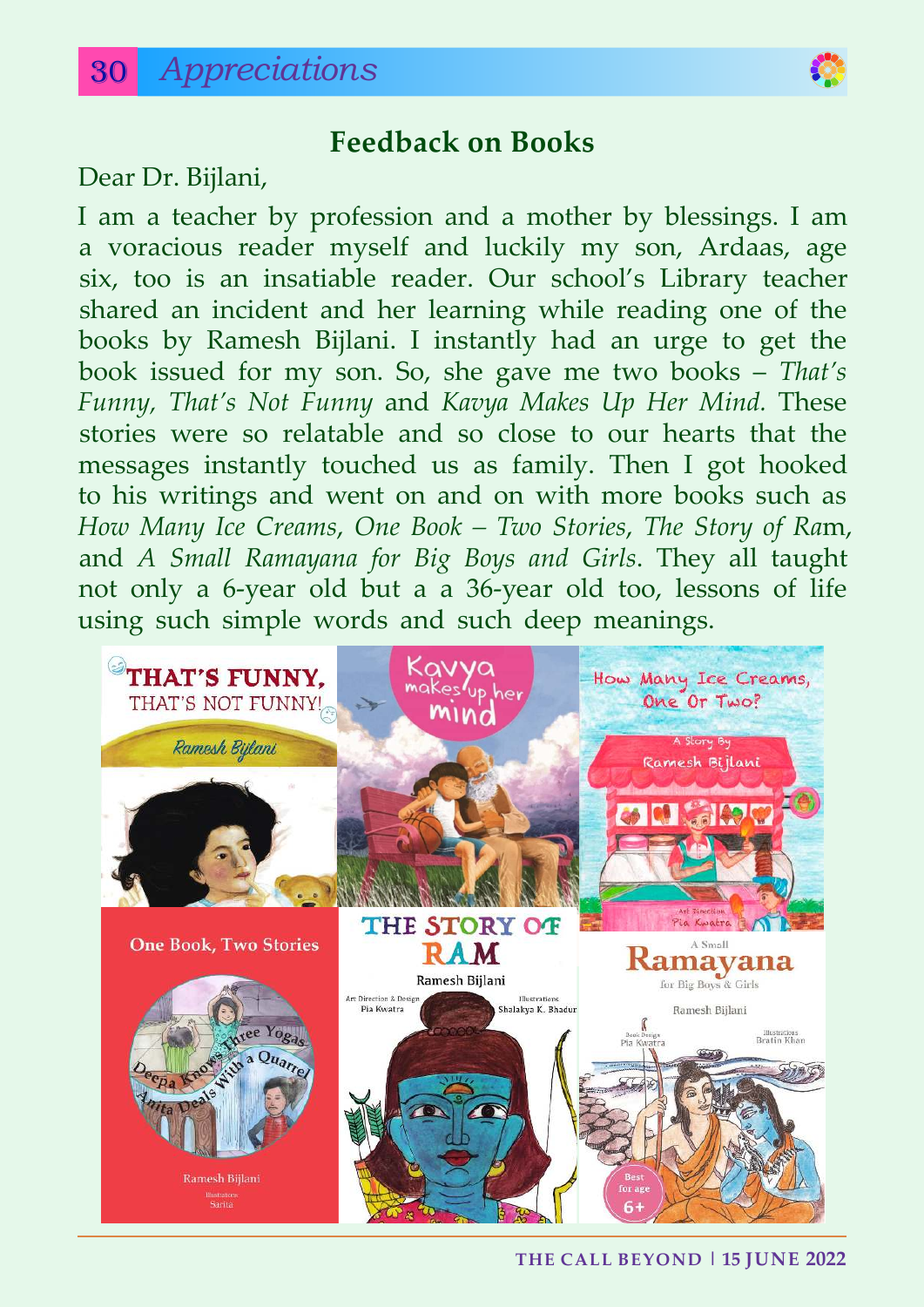### 31 *Appreciations*



I am ever indebted and thankful for the teachings and lifechanging experiences that we have received from your writings.

*Daakshi Bhide (in an email dated 27 May 2022)*

*Editor's Note: All these books, and many more, are available at SABDA, the Bookshop on the campus of Sri Aurobindo Ashram – Delhi Branch. To get books by post/courier, please send an email to: bookshop@aurobindoonline.in*



*Useless conversation which lowers the consciousness or brings back something of a past consciousness is better avoided. Talking about sadhana also comes under the category when it is merely mental discussion of a superficial kind.*

#### *-Sri Aurobindo (CWSA Vol 31, Letters on Yoga - IV, p 83)*

*The complete immunity from all illness for which our Yoga tries can only come by a total and permanent enlightenment of the below from above resulting in the removal of the psychological roots of ill health—it cannot be done otherwise.*

*-Sri Aurobindo (CWSA Vol 31, Letters on Yoga - IV, p 559)*

*It is not Yoga to give free play to the natural instincts and desires. Yoga demands mastery over the nature, not subjection to the nature.*

#### *-Sri Aurobindo (CWSA Vol 31, Letters on Yoga - IV, p 260)*

*It is quite natural to want to meditate while reading Yogic literature—that is not the laziness. The laziness of the mind consists in not meditating when the consciousness wants to do so.*

*-Sri Aurobindo (CWSA Vol 29, Letters on Yoga - II, p 318)*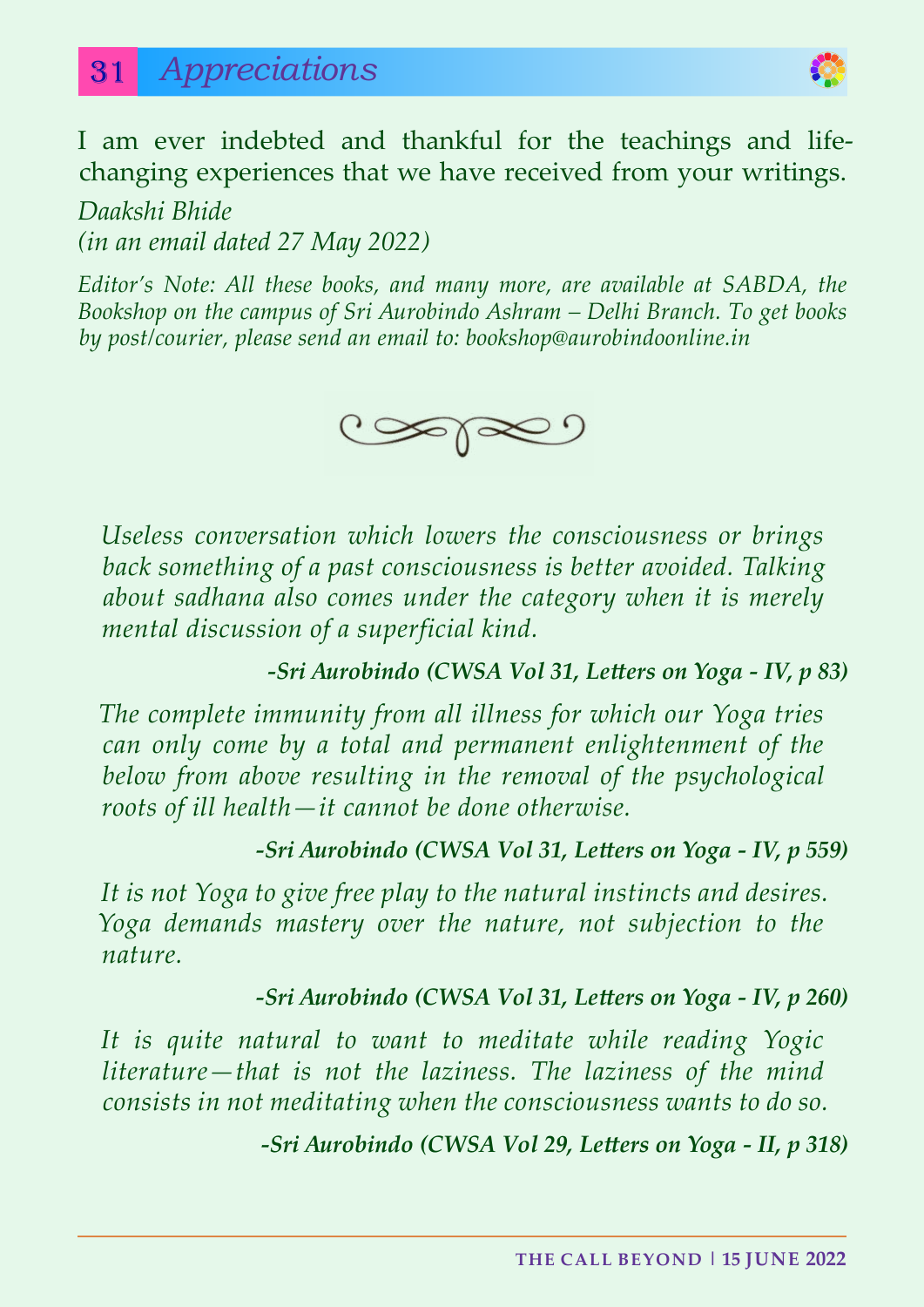டி



Ŀo

### **Contact us**

*Our quarterly magazine in Hindi, 'Sri Aravind Karmadhara', is also available on-line now, and may be viewed on our website*  www.sriaurobindoashram.net.

*For a free subscription to 'Sri Aravind Karmadhara', please send an e-mail to* sakarmdhara@gmail.com

*To get 'The Call Beyond' online regularly, month after month, please send an e-mail to:* callbeyond@aurobindoonline.in

*To learn about the recent and forthcoming activities through the Ashram's e-magazine, 'Realization', send an email to:* callbeyond@aurobindoonline.in

*Please follow a simple two-step process:*

*1. Subject: Subscribe*

*2. Click on Send*

*If you subscribe either to 'Realization', or to 'The Call Beyond', you will start receiving, month after month, both the magazines.*

*For information about Auro-Mira Service Society and the Kechla project, please visit the website* www.auromira.in